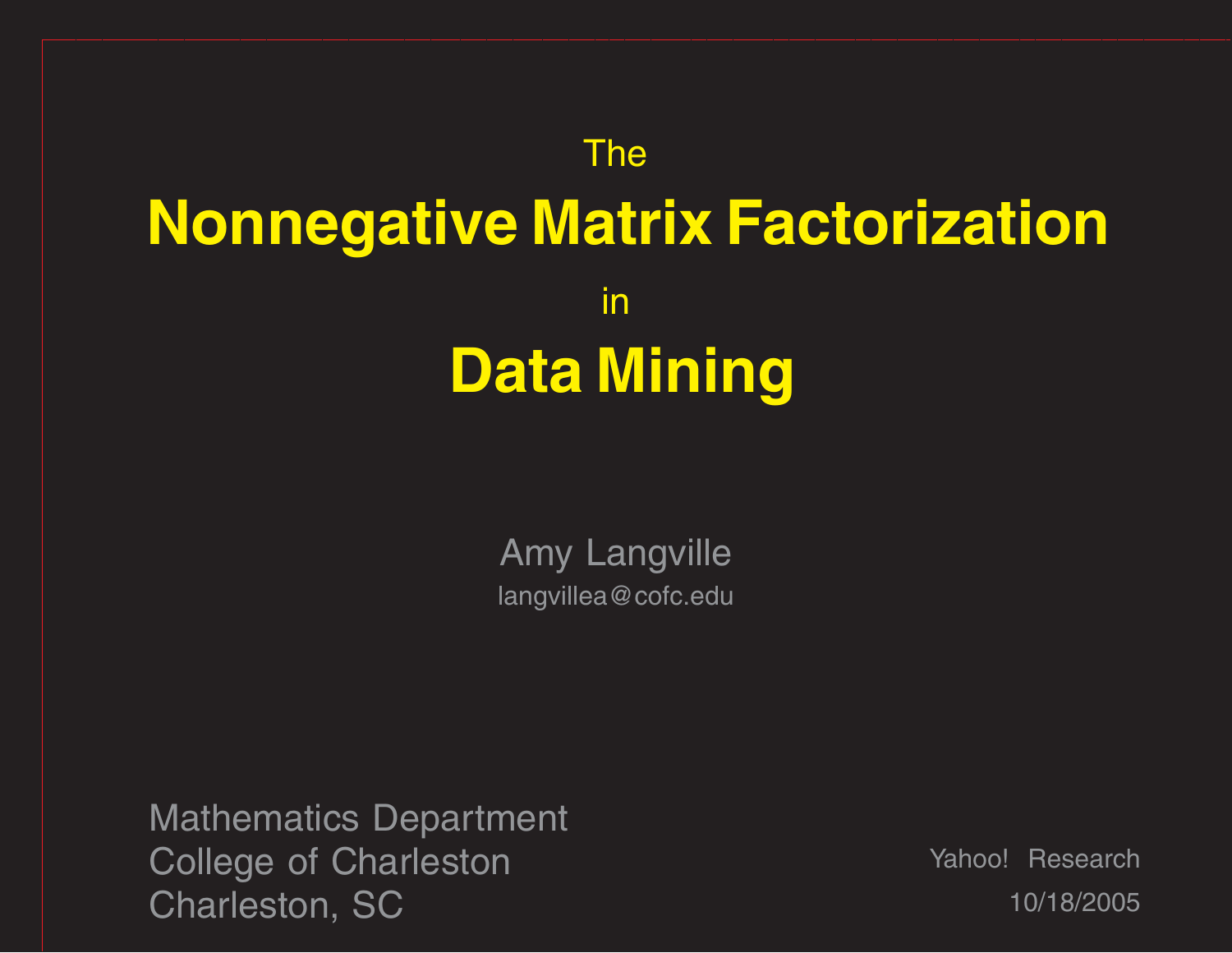# **Outline**

#### Part 1: Historical Developments in Data Mining

- $\bullet$ Vector Space Model (1960s-1970s)
- $\bullet$ Latent Semantic Indexing (1990s)
- $\bullet$ Other VSM decompositions (1990s)

#### Part 2: Nonnegative Matrix Factorization (2000)

- Applications in Image and Text Mining
- $\bullet$ Algorithms
- $\bullet$ **Current and Future Work**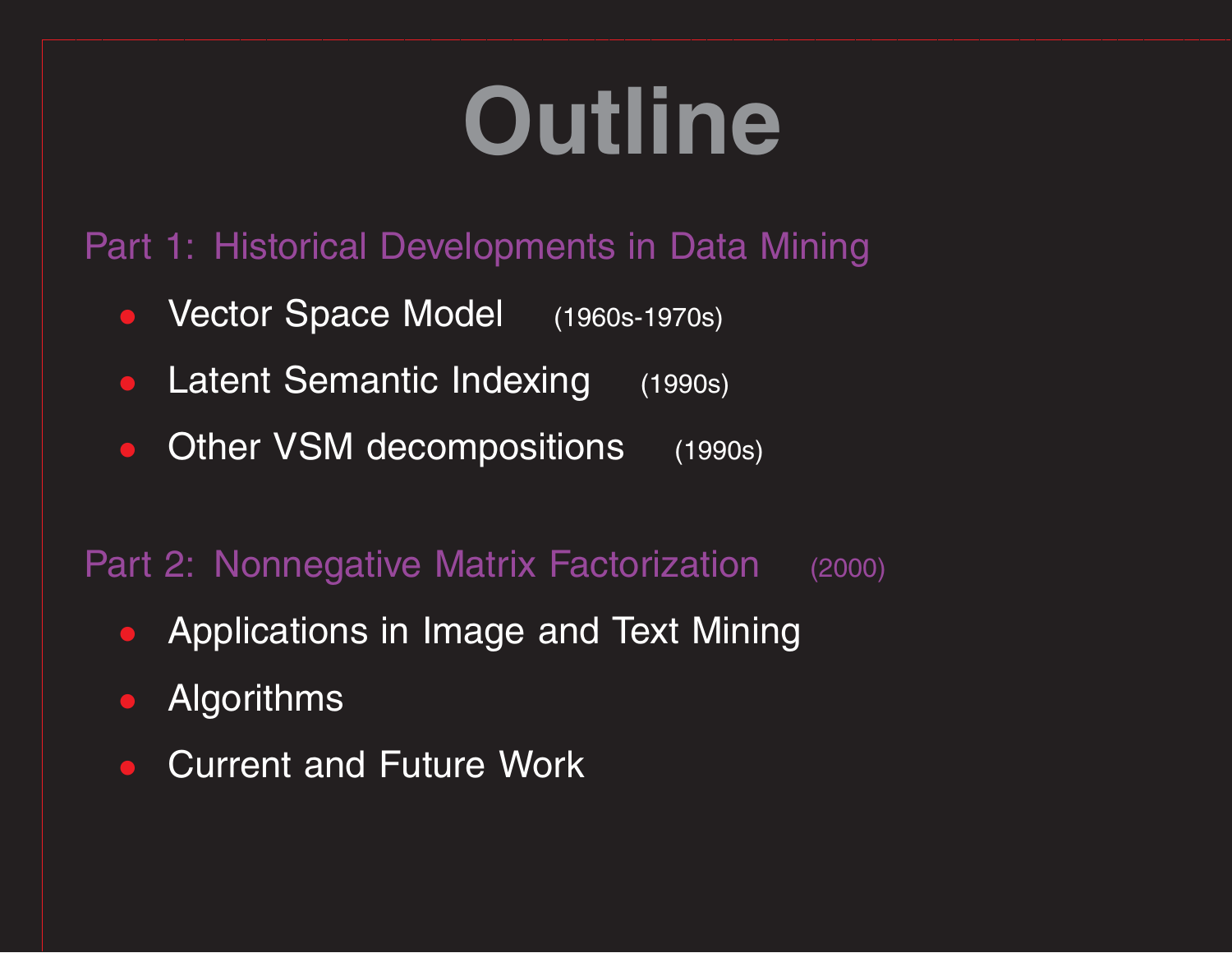### **Vector Space Model** (1960s and 1970s)



#### Gerard Salton's Information Retrieval System

SMART: System for the Mechanical Analysis and Retrieval of Text (Salton's Magical Automatic Retriever of Text)

- $\bullet$ • turn  $n$  textual documents into  $n$  document vectors  $\mathsf{d}_1, \mathsf{d}_2, \ldots, \mathsf{d}_n$
- $\bullet$ **c** create term-by-document matrix  $\mathbf{A}_{m \times n} = [\mathbf{d}_1 | \mathbf{d}_2 | \cdots | \mathbf{d}_n]$
- $\bullet$ to retrieve info., create query vector **q**, which is <sup>a</sup> pseudo-doc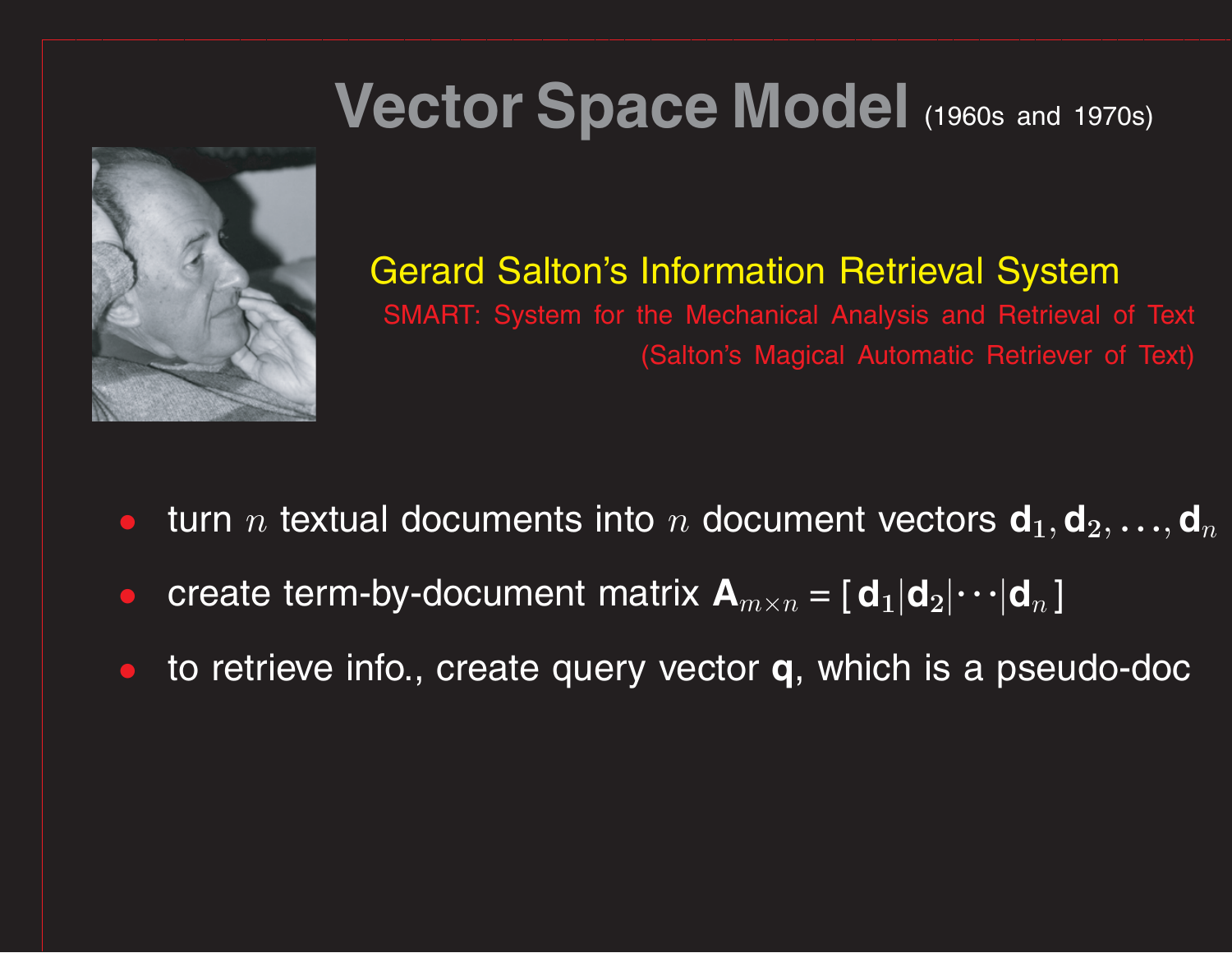### **Vector Space Model** (1960s and 1970s)



#### Gerard Salton's Information Retrieval System

SMART: System for the Mechanical Analysis and Retrieval of Text (Salton's Magical Automatic Retriever of Text)

- $\bullet$ • turn  $n$  textual documents into  $n$  document vectors  $\mathsf{d}_1, \mathsf{d}_2, \ldots, \mathsf{d}_n$
- $\bullet$ **c** create term-by-document matrix  $\mathbf{A}_{m \times n} = [\mathbf{d}_1 | \mathbf{d}_2 | \cdots | \mathbf{d}_n]$
- $\bullet$ to retrieve info., create query vector **q**, which is <sup>a</sup> pseudo-doc

GOAL: find doc. **d***<sup>i</sup>* closest to **q**

 $\blacktriangleright$  angular cosine measure used:  $\delta_i = cos \theta_i = \mathbf{q}^T \mathbf{d}_i / (\|\mathbf{q}\|_2 \|\mathbf{d}_i\|_2)$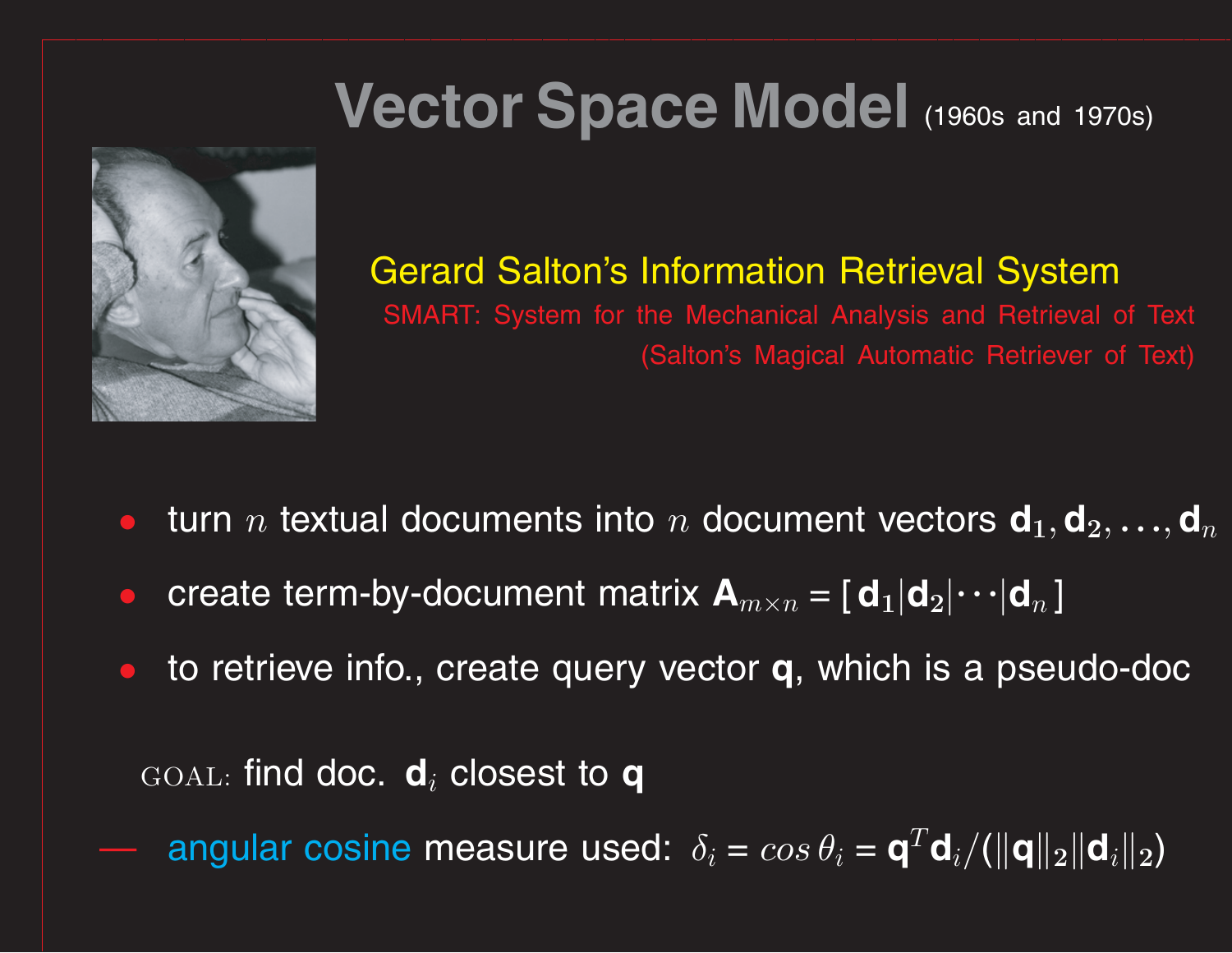### **Latent Semantic Indexing** (1990s)



Susan Dumais's improvement to VSM <sup>=</sup> LSI Idea: use low-rank approximation to **A** to filter out noise

 $\mathbf{A}_{m \times n}$ : rank  $r$  term-by-document matrix

- SVD:  $\mathbf{A} = \mathbf{U} \mathbf{\Sigma} \mathbf{V}^T = \sum_i^r$  $\sum_{i=1}^r \sigma_i \mathsf{u}_i \mathsf{v}_i^T$ *i*
- LSI: use  $\mathbf{A}_k = \sum_{i=1}^k k_i$  $\frac{k}{i=1}$   $\sigma_i$ **u** $_i$ **v** $_i^T$  in place of **A**
- $\bullet$  Why?
	- reduce storage when *k << <sup>r</sup>*
	- filter out uncertainty, so that performance on text mining tasks (e.g., query processing and clustering) improves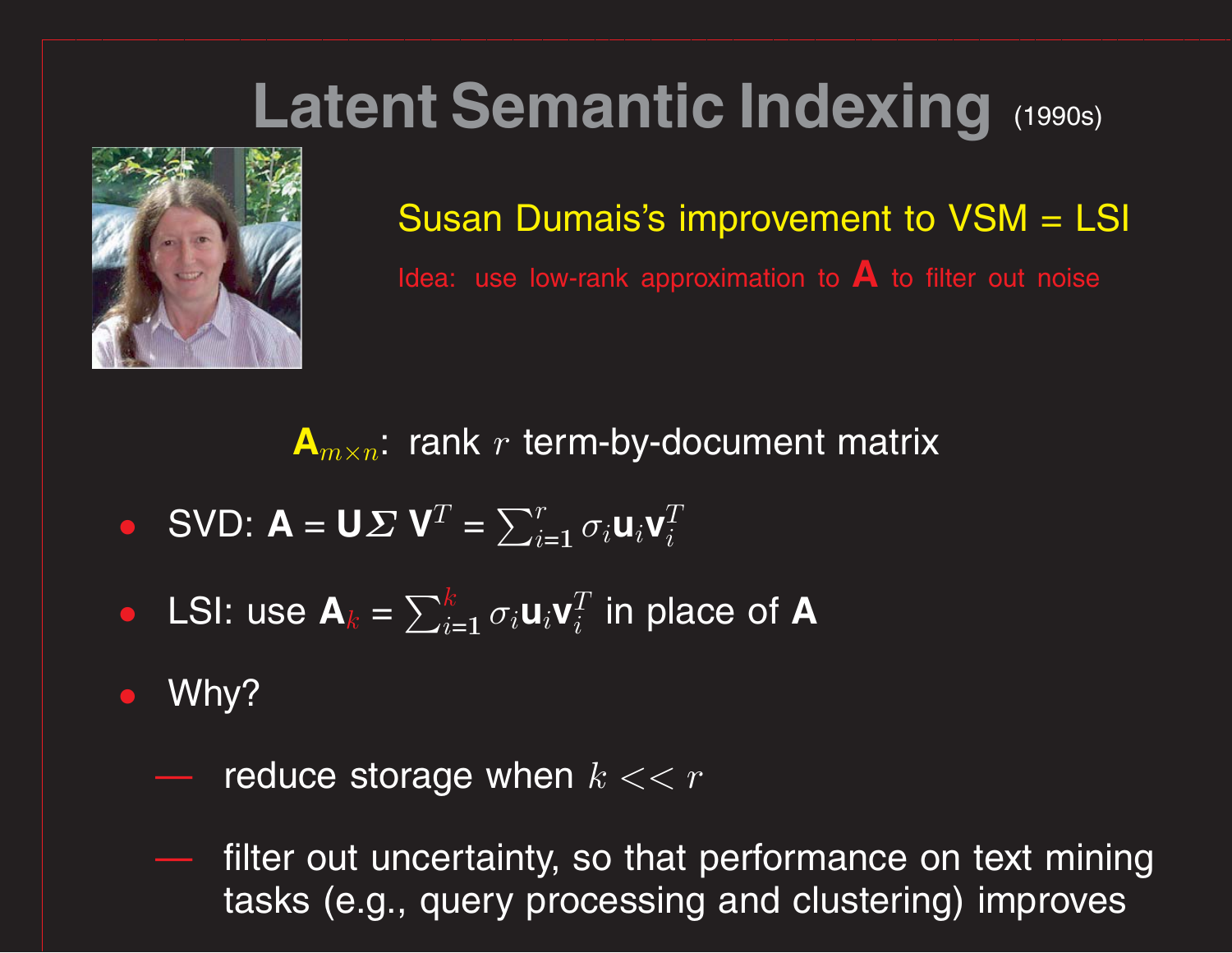### **Properties of SVD**

- $\bullet$ basis vectors **<sup>u</sup>***<sup>i</sup>* are orthogonal
- $\bullet$   $\,u_{ij},\,v_{ij}$  are mixed in sign  $\mathbf{A}_k$  =  $\mathbf{U}_k$   $\mathbf{\Sigma}_k$   $\mathbf{V}_k^T$ *k nonneg mixed nonneg mixed*
- **U**, **V** are dense
- $uniqueness$ —while there are many SVD algorithms, they all create the same (truncated) factorization
- $\bullet$  of all rank- $k$  approximations,  $\mathbf{A}_k$  is optimal (in Frobenius norm)  $\|\mathbf{A} - \mathbf{A}_k\|_F = \min_{rank(\mathbf{B}) \leq k} \|\mathbf{A} - \mathbf{B}\|_F$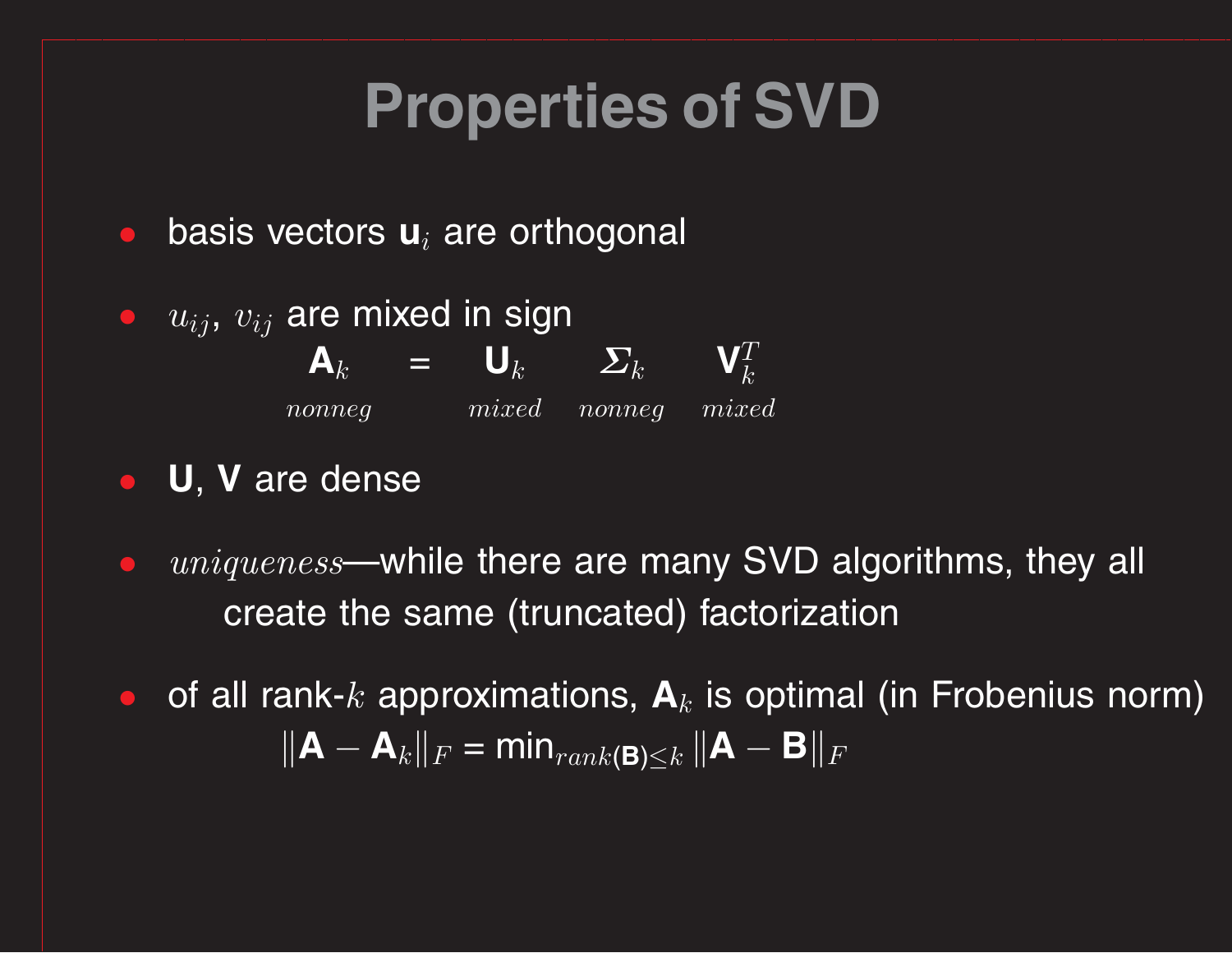### **Strengths and Weaknesses of LSI**

#### **Strengths**

- $\bullet$ **•** using  $A_k$  in place of A gives improved performance
- $\bullet$  dimension reduction considers only essential components of term-by-document matrix, filters out noise
- best rank-*k* approximation

#### Weaknesses

- $\bullet$ **•** storage—U $_k$  and V $_k$  are usually completely dense
- $\bullet$ **•** interpretation of basis vectors **u**<sub>*i*</sub> is impossible due to mixed signs
- $\bullet$ **•** good truncation point k is hard to determine
- $\bullet$ orthogonality restriction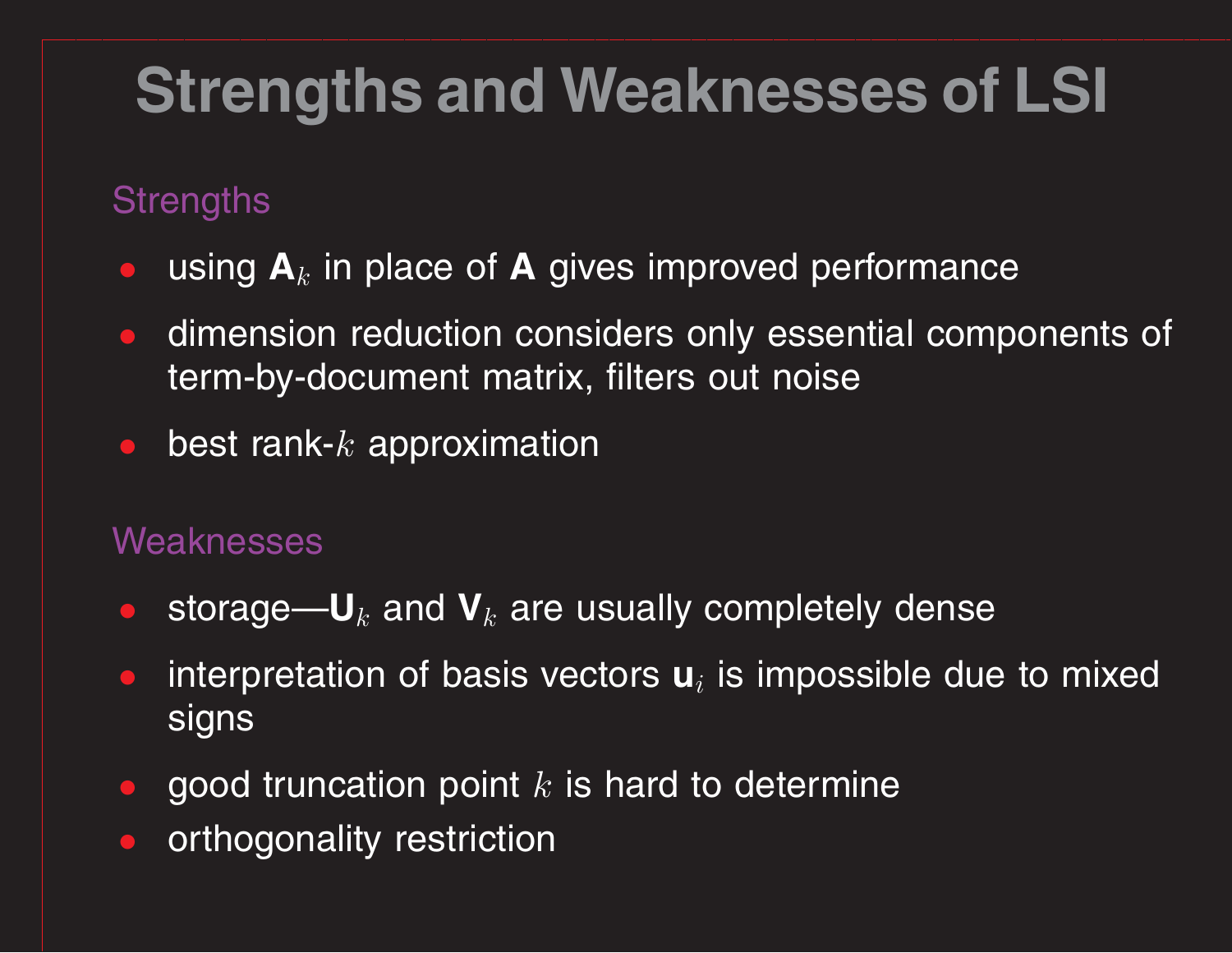### **Other Low-Rank Approximations**

- •**QR** decomposition
- $\bullet$  any URV<sup>T</sup> factorization
- Semidiscrete decomposition (SDD)

 $\mathsf{A}_k = \mathsf{X}_k \mathsf{D}_k \mathsf{Y}_k^T$ , where  $\mathsf{D}_k$  is diagonal, and elements of  $\mathsf{X}_k, \mathsf{Y}_k \in \{-1,0,1\}.$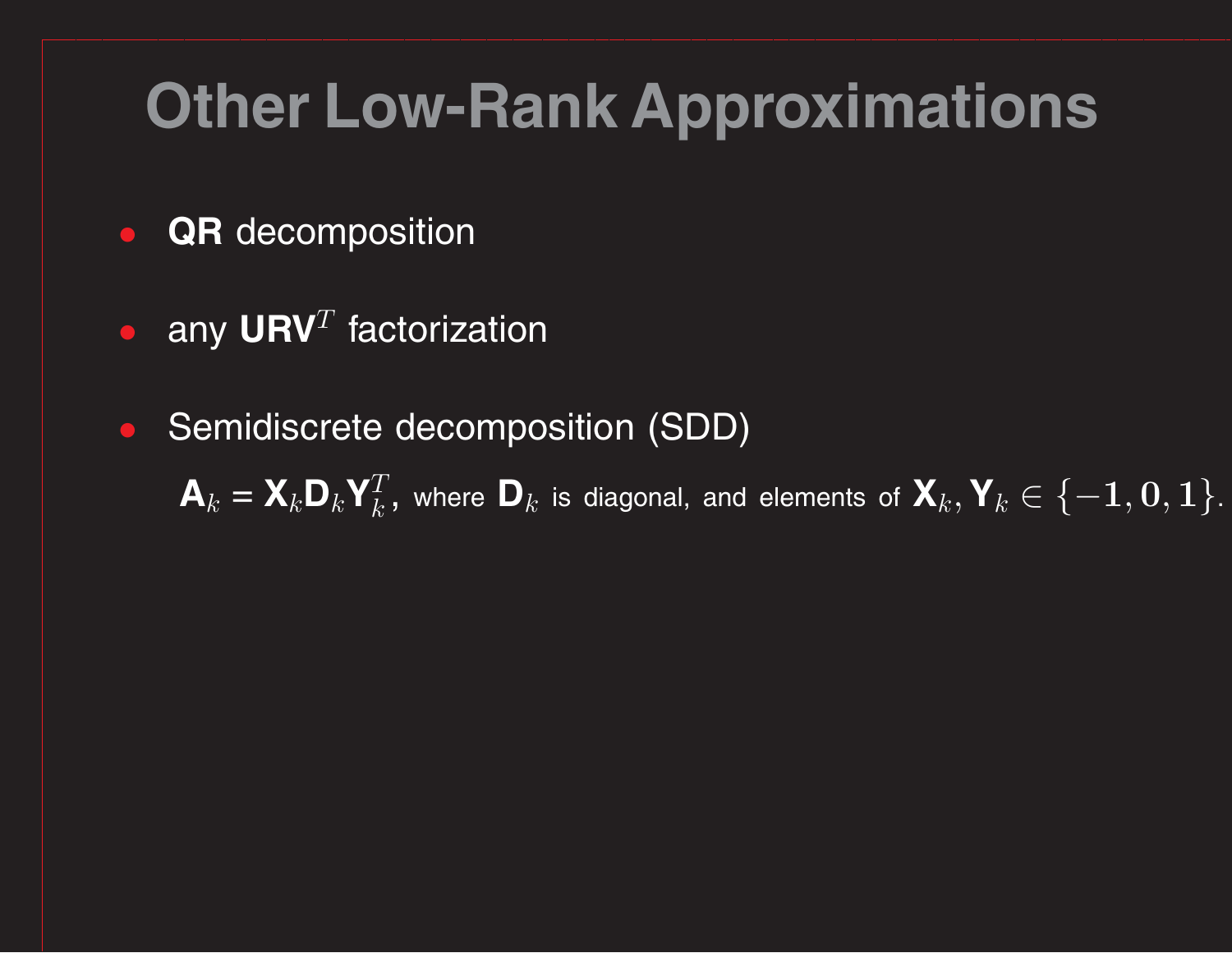### **Other Low-Rank Approximations**

- $\bullet$ **QR** decomposition
- $\bullet$  any URV<sup>T</sup> factorization
- Semidiscrete decomposition (SDD)  $\mathsf{A}_k = \mathsf{X}_k \mathsf{D}_k \mathsf{Y}_k^T$ , where  $\mathsf{D}_k$  is diagonal, and elements of  $\mathsf{X}_k, \mathsf{Y}_k \in \{-1,0,1\}.$

#### BUT

All create basis vectors that are mixed in sign. Negative elements make interpretation difficult.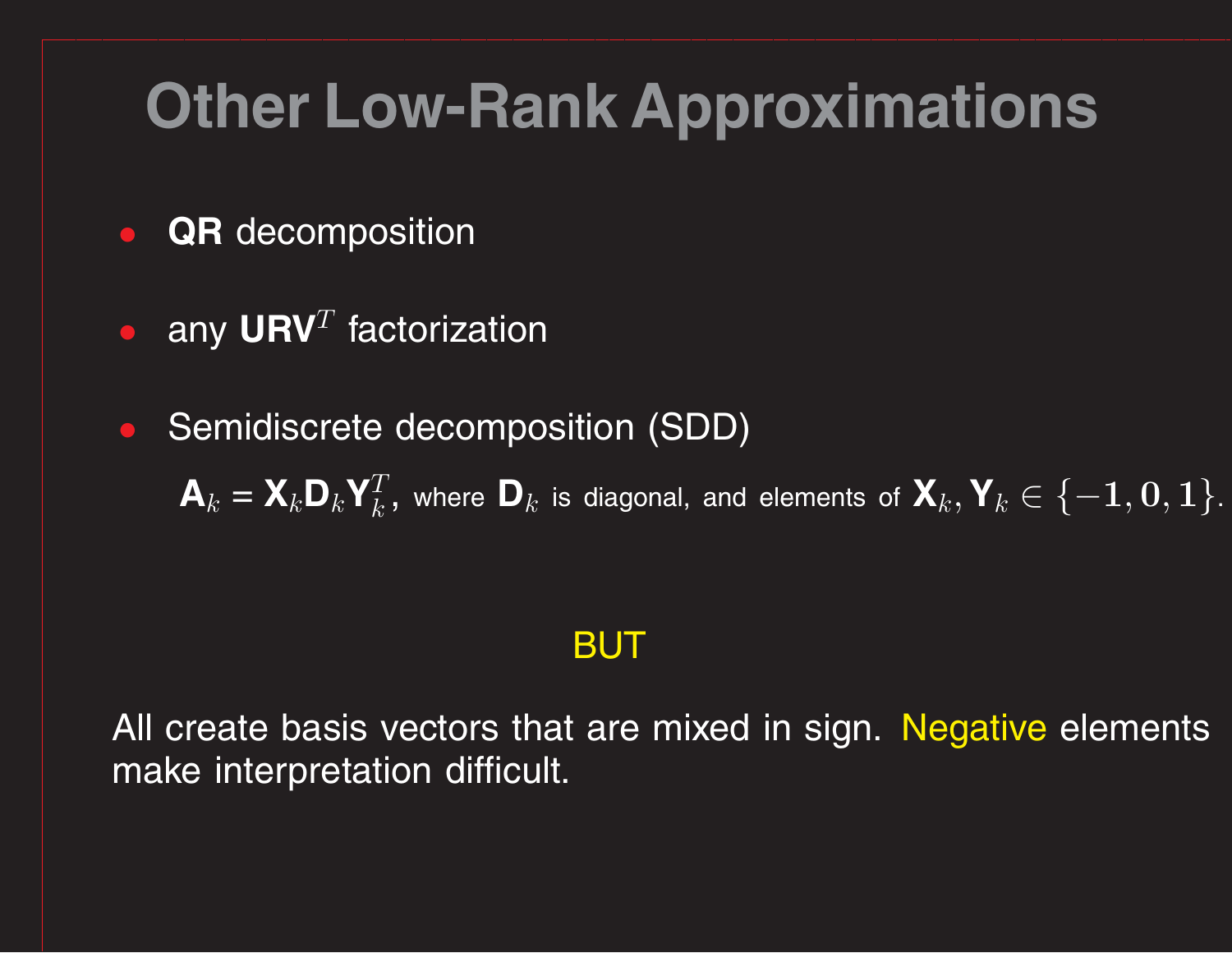### **The Power of Positivity**

- $\bullet$ Positive anything is better than negative nothing.—Elbert Hubbard
- It takes but one positive thought when given <sup>a</sup> chance to survive and thrive to overpower an entire army of negative thoughts. — Robert H. Schuller
- Learn to think like <sup>a</sup> winner. Think positive and visualize your strengths.—Vic Braden
- Positive thinking will let you do everything better than negative thinking will.—Zig Ziglar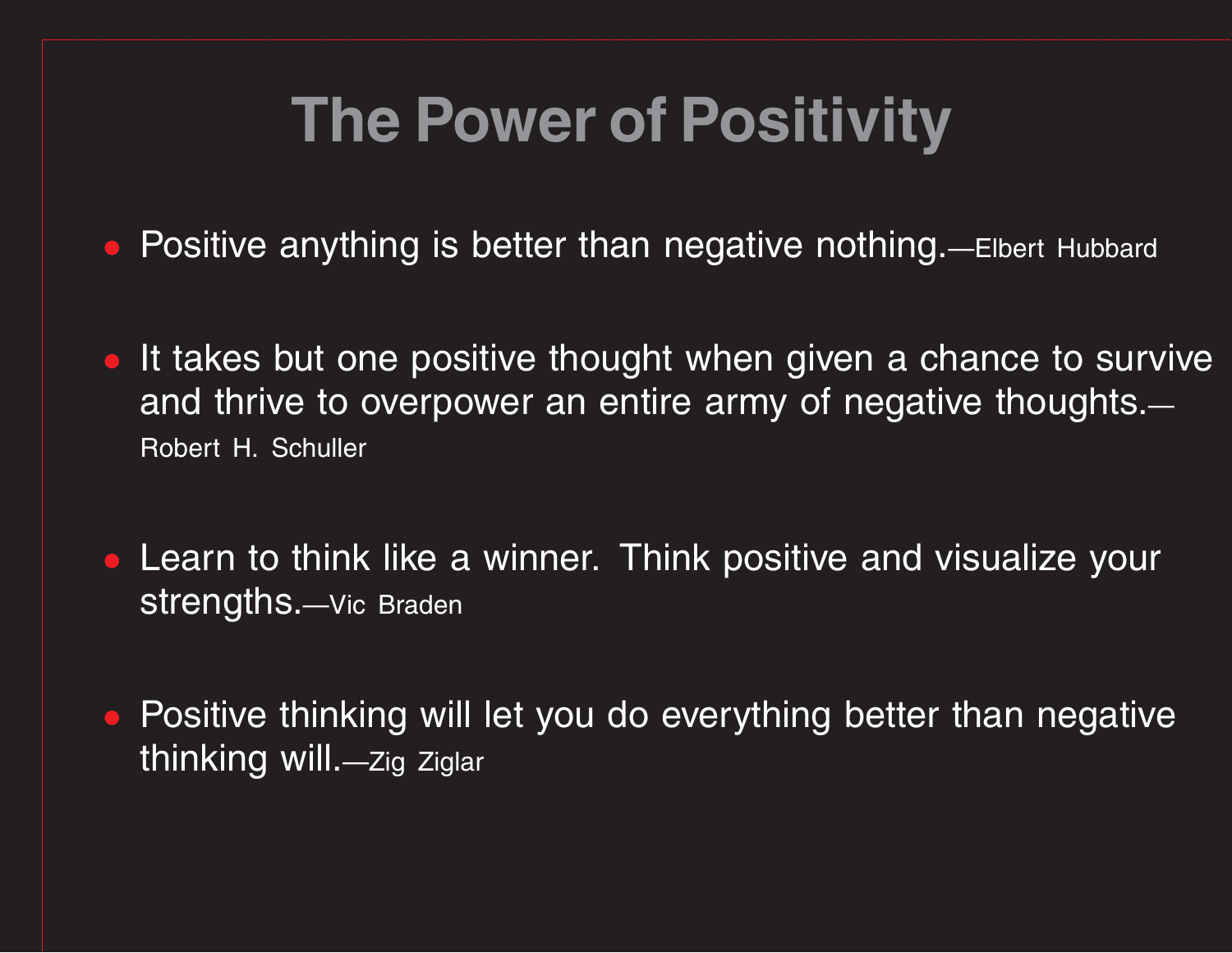### **The Power of Nonnegativity**

- Nonnegative anything is better than negative nothing.—Elbert Hubbard
- It takes but one nonnegative thought when given a chance to survive and thrive to overpower an entire army of negative thoughts.—Robert H. Schuller
- **Learn to think like a winner. Think nonnegative and visualize your** strengths.—Vic Braden
- Nonnegative thinking will let you do everything better than negative thinking will.—Zig Ziglar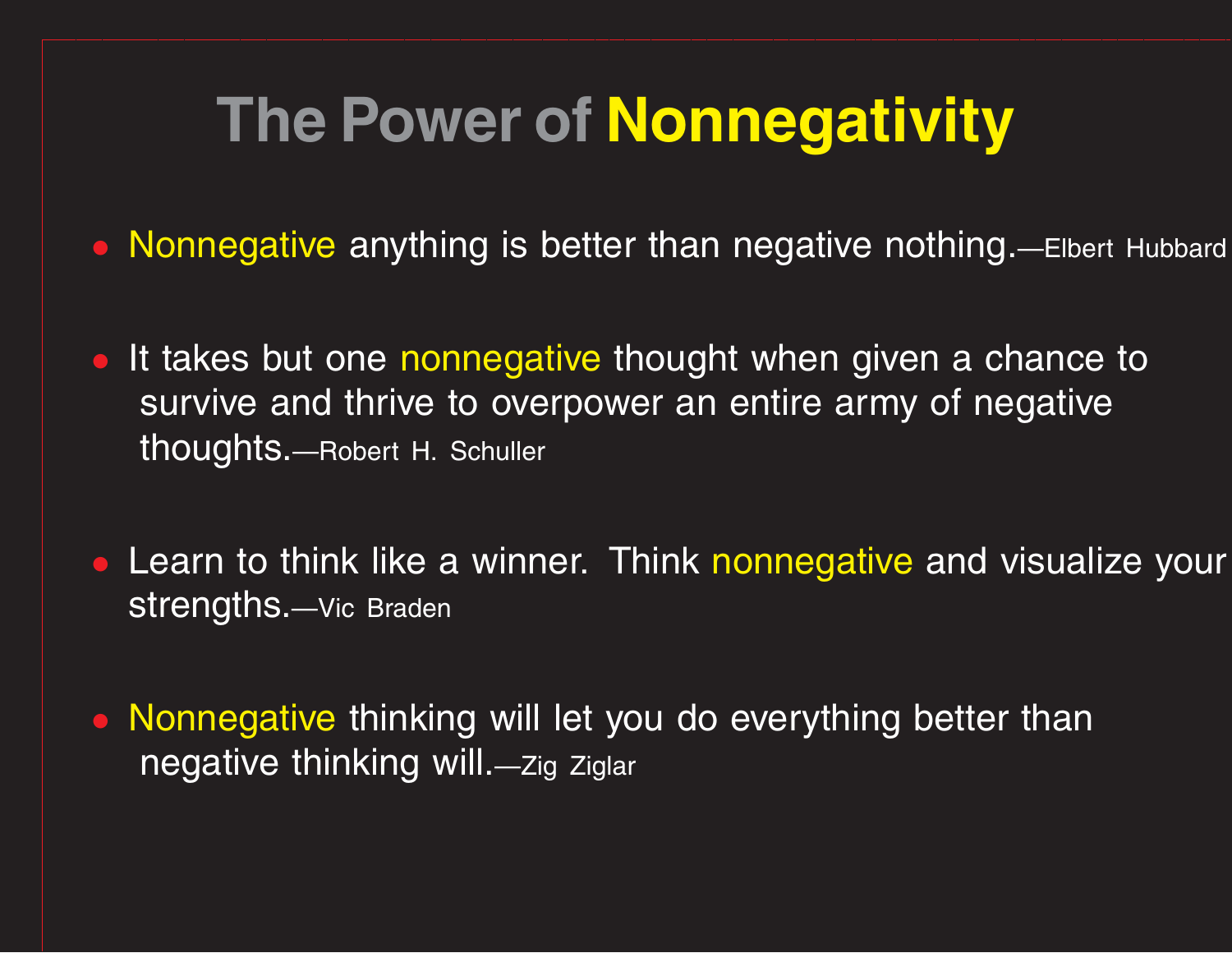### **Nonnegative Matrix Factorization** (2000)





*k*

Daniel Lee and Sebastian Seung's Nonnegative Matrix Factorization

Idea: use low-rank approximation with nonnegative factors to improve LSI

 $\mathbf{A}_k$  =  $\mathbf{U}_k$   $\mathbf{\Sigma}_k$  $\mathbf{V}^T$ 

*nonneg mixed nonneg mixed*

 $\mathbf{A}_k$  =  $\mathbf{W}_k$  $\bm{\mathsf{H}}_k$ 

*nonneg nonneg nonneg*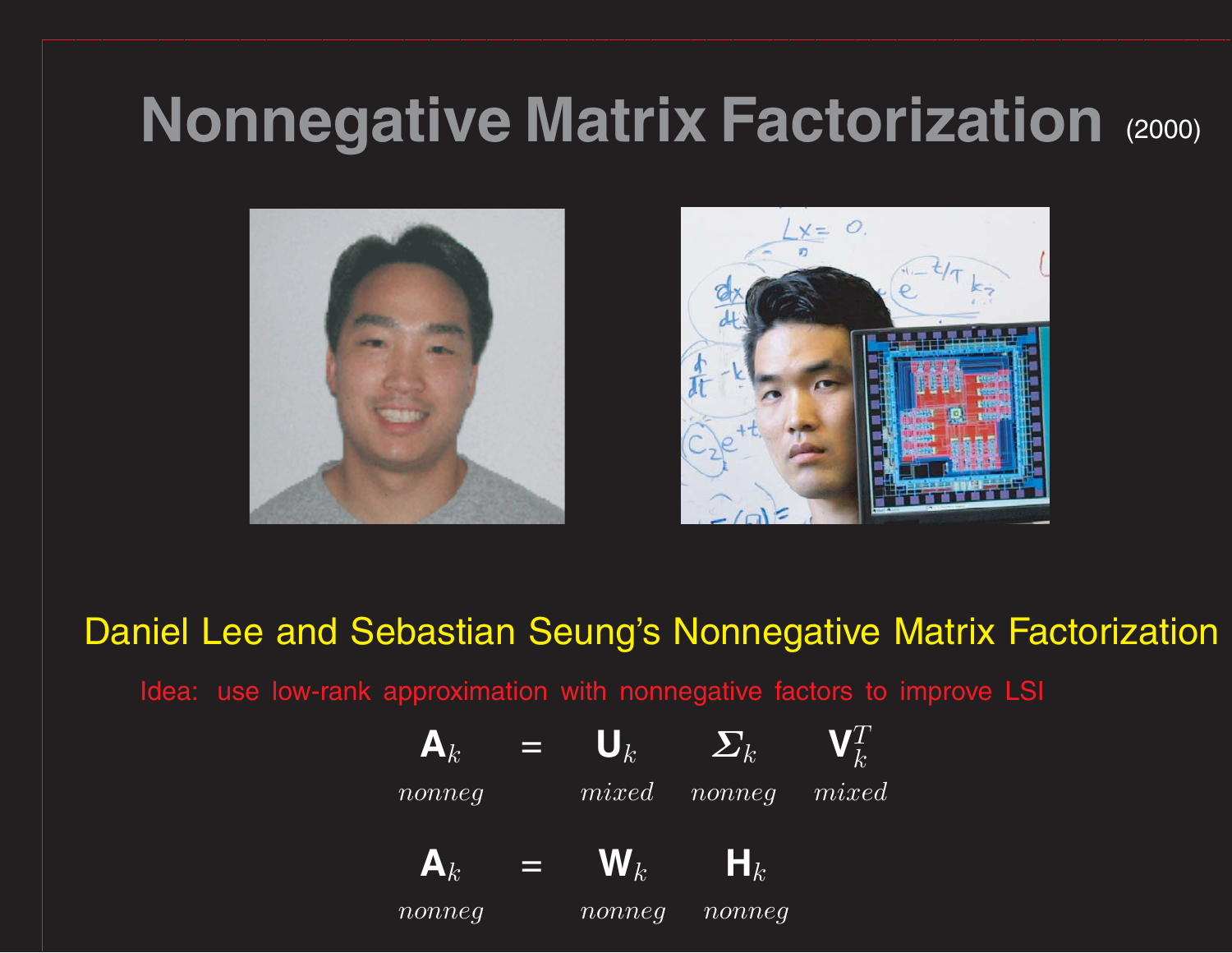### **Interpretation with NMF**

- $\bullet$ **•** columns of **W** are the underlying basis vectors, i.e., each of the *<sup>n</sup>* columns of **A** can be built from *k* columns of **W**.
- $\bullet$ **• columns of H** give the weights associated with each basis vector.

$$
\mathbf{A}_{k}\mathbf{e}_{1} = \mathbf{W}_{k}\mathbf{H}_{*1} = \begin{bmatrix} \vdots \\ \mathbf{w}_{1} \\ \vdots \end{bmatrix} h_{11} + \begin{bmatrix} \vdots \\ \mathbf{w}_{2} \\ \vdots \end{bmatrix} h_{21} + \cdots + \begin{bmatrix} \vdots \\ \mathbf{w}_{k} \\ \vdots \end{bmatrix} h_{k1}
$$

 $\bullet$  $\mathbf{W}_k$ ,  $\mathbf{H}_k \geq \mathbf{0} \Rightarrow \mathbf{immediate}$  interpretation (additive parts-based rep.)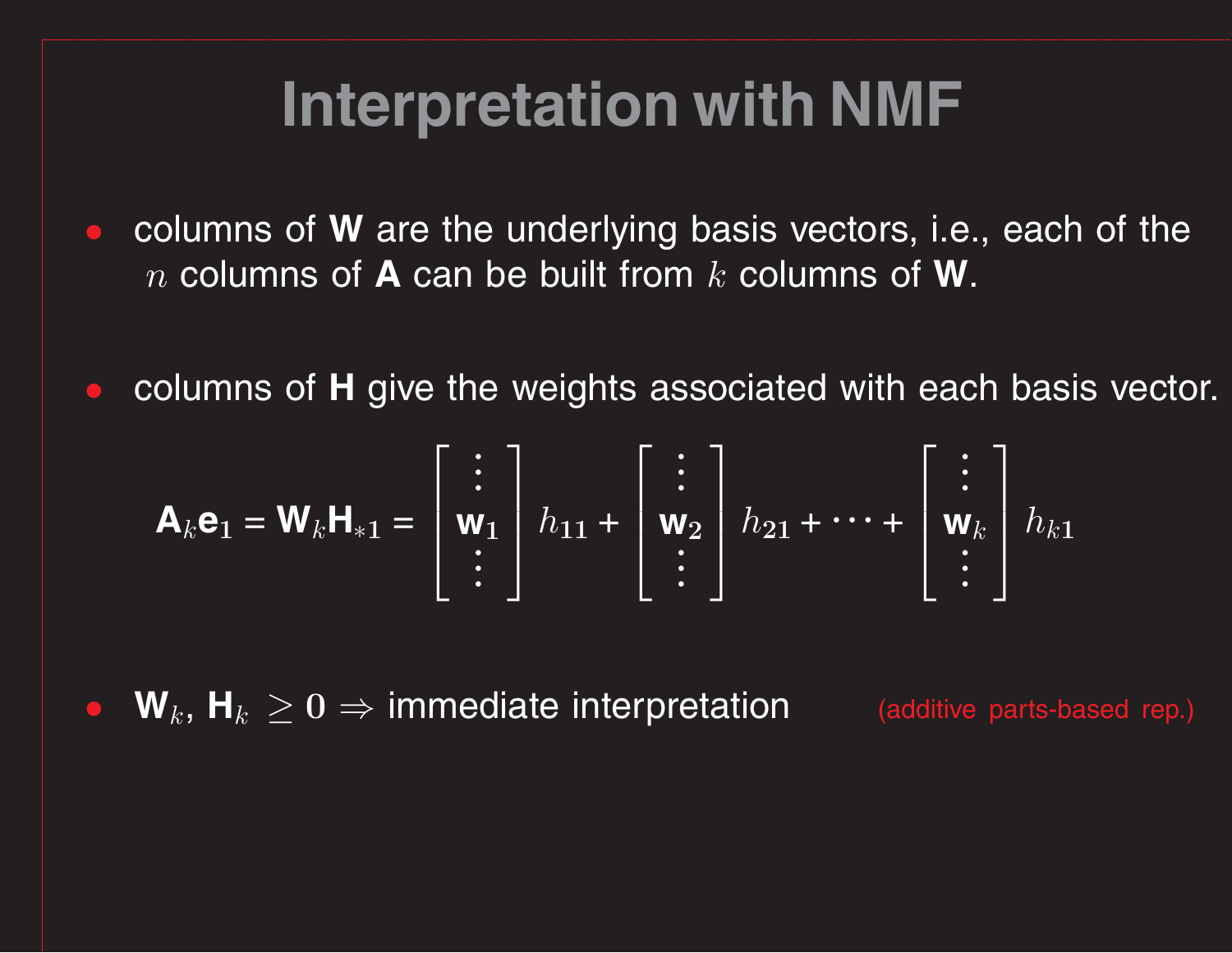### **Image Mining**









U



 $\Sigma$  V $_{\sf i}$ 

H i





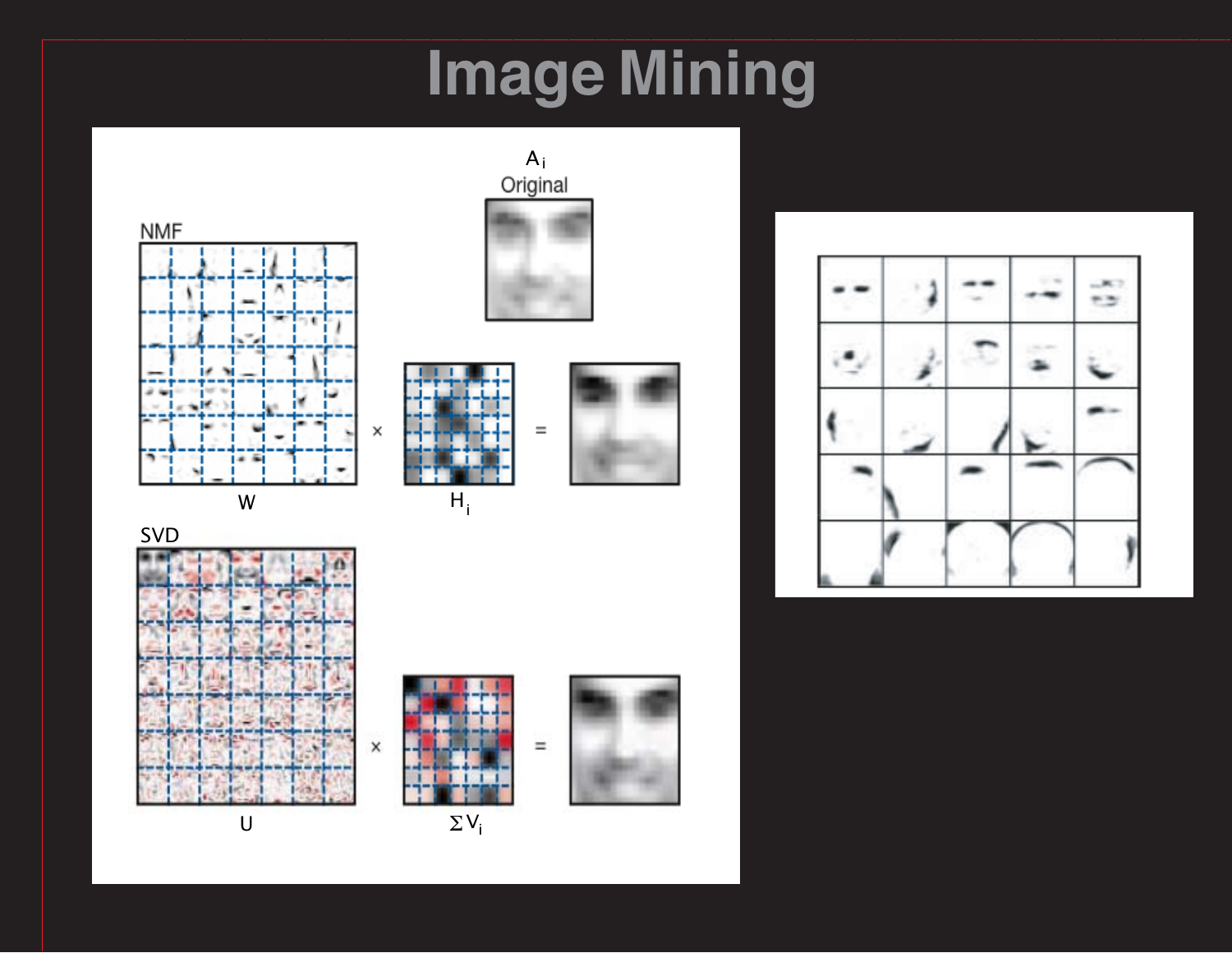### **Image Mining Applications**

- •Data compression
- •Find similar images
- $\bullet$ Cluster images



Original Image Reconstructed Images  $r = 400$  k = 100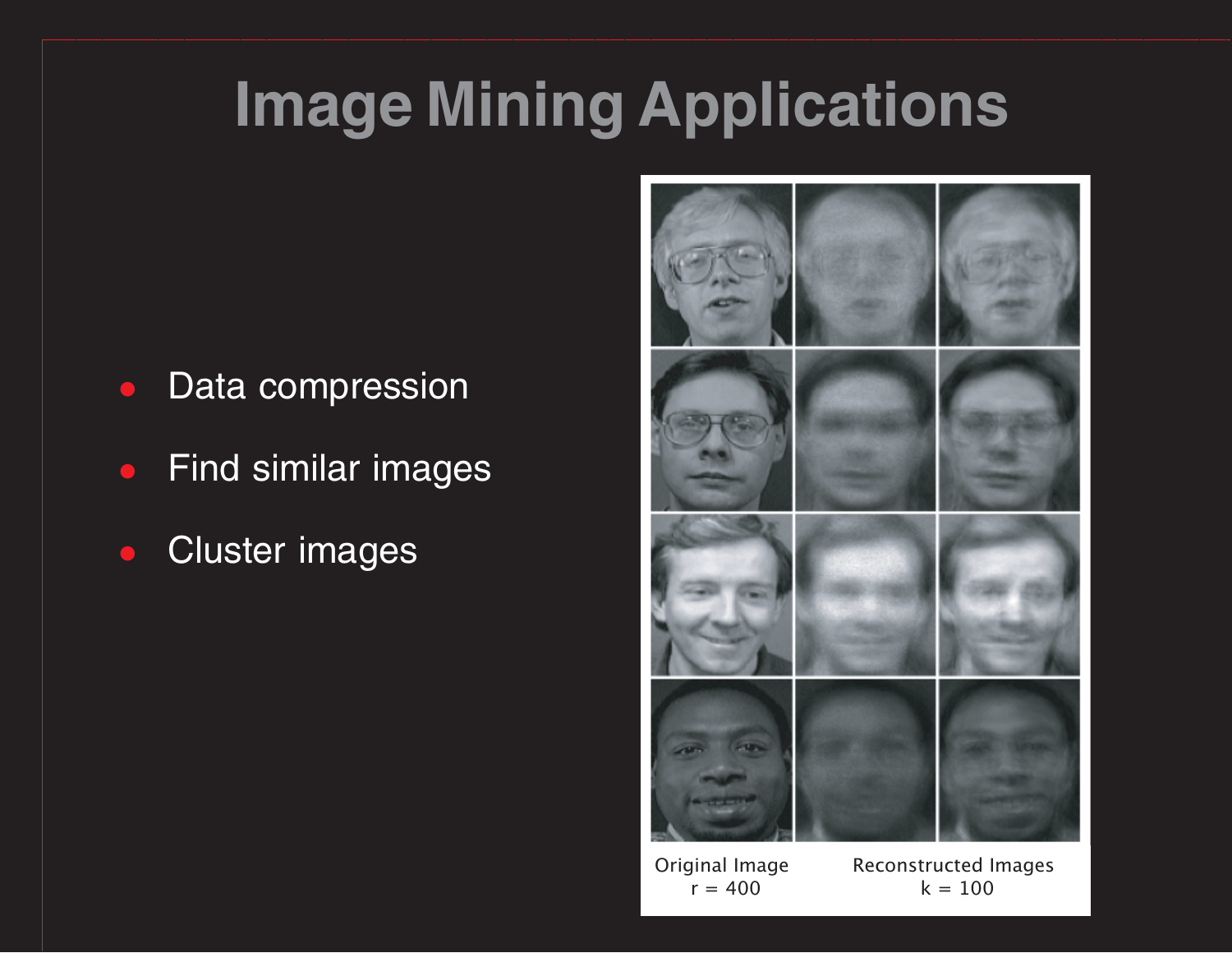### **Text Mining** MED dataset  $(k = 10)$



Highest Weighted Terms in Basis Vector  $W_{2}$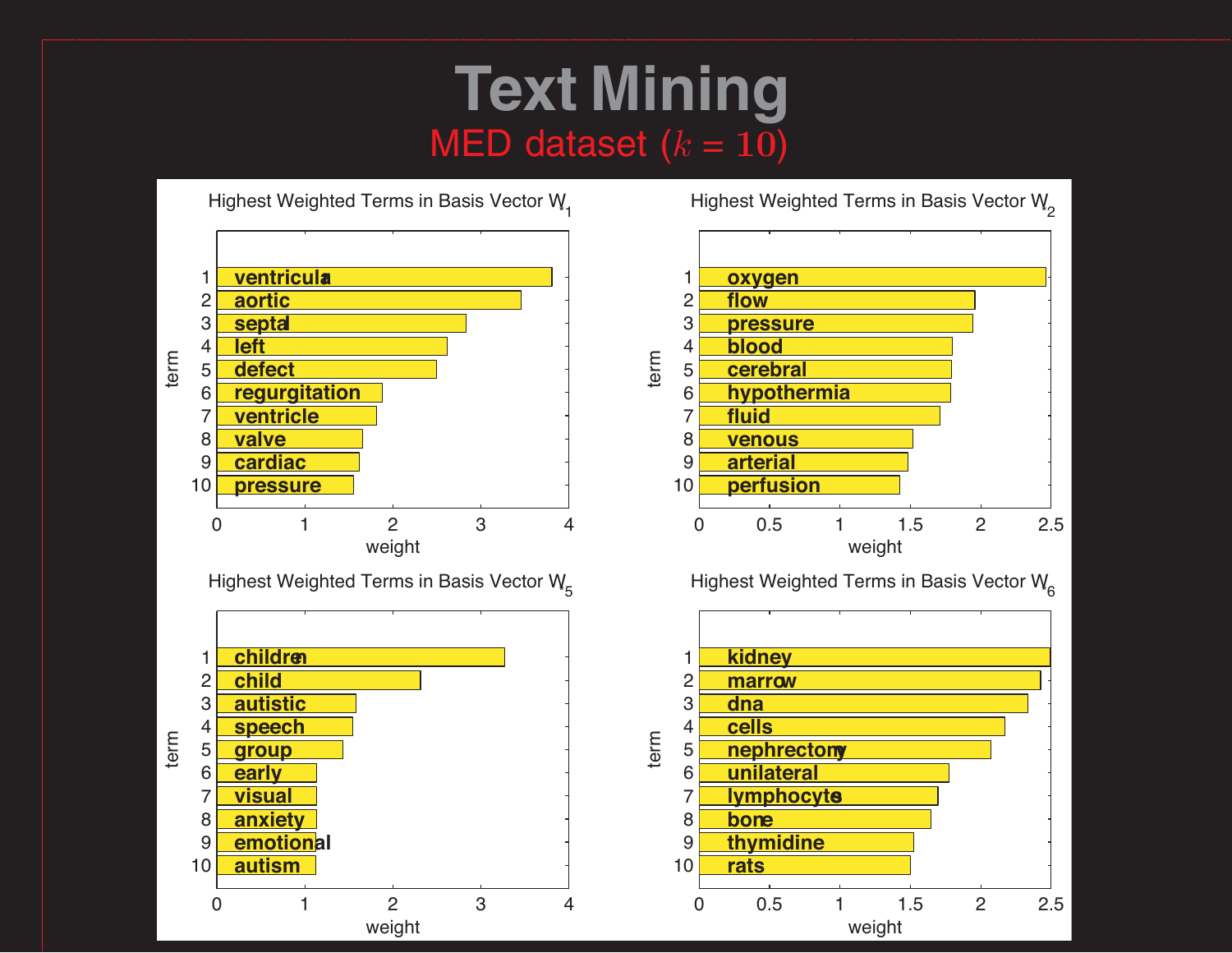### **Text Mining**



 $\bigcirc$ polysems broken across several basis vectors **<sup>w</sup>***<sup>i</sup>*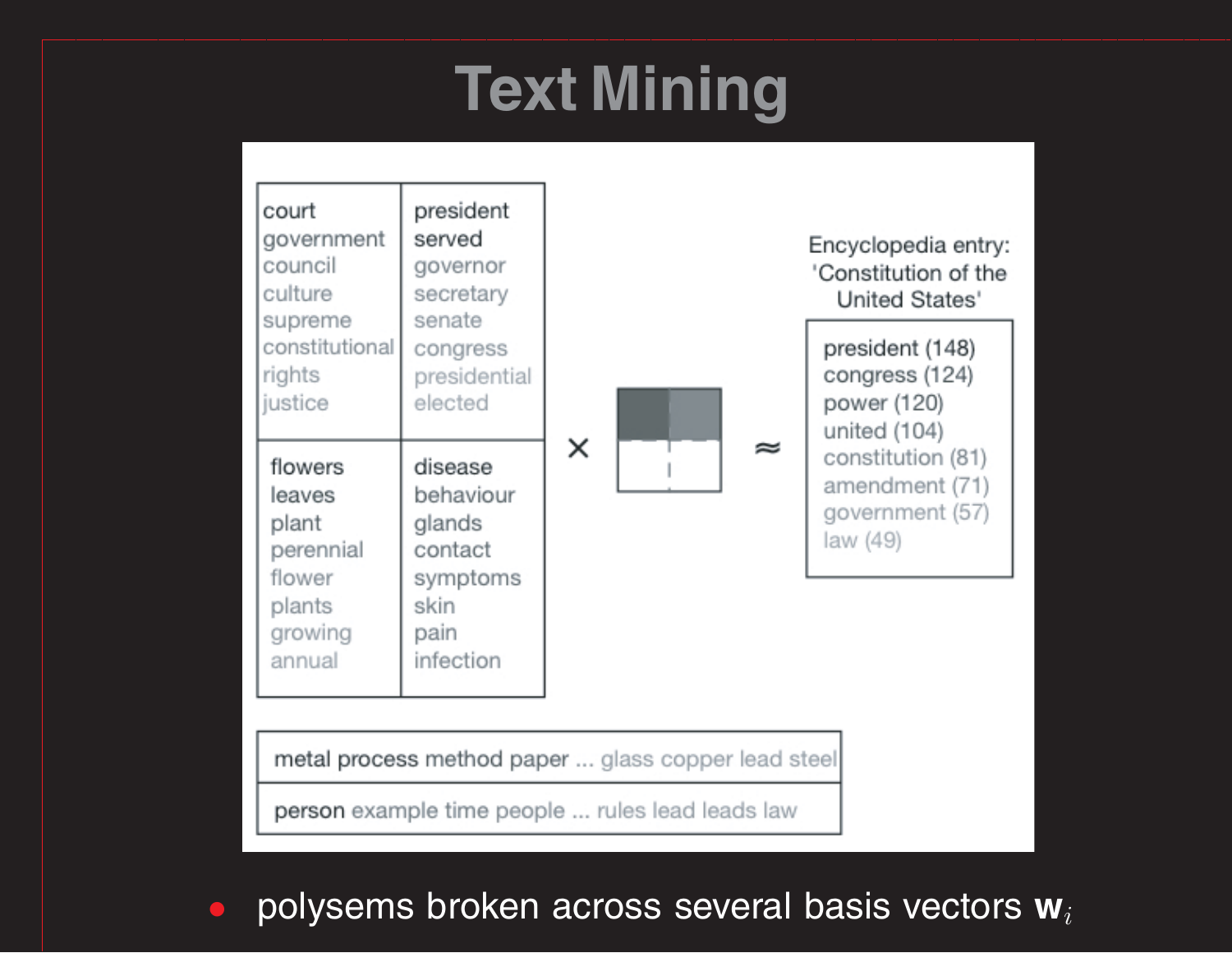### **Text Mining Applications**

- Data compression
- $\bullet$ Find similar terms
- $\bullet$ Find similar documents
- •Cluster documents
- Topic detection and tracking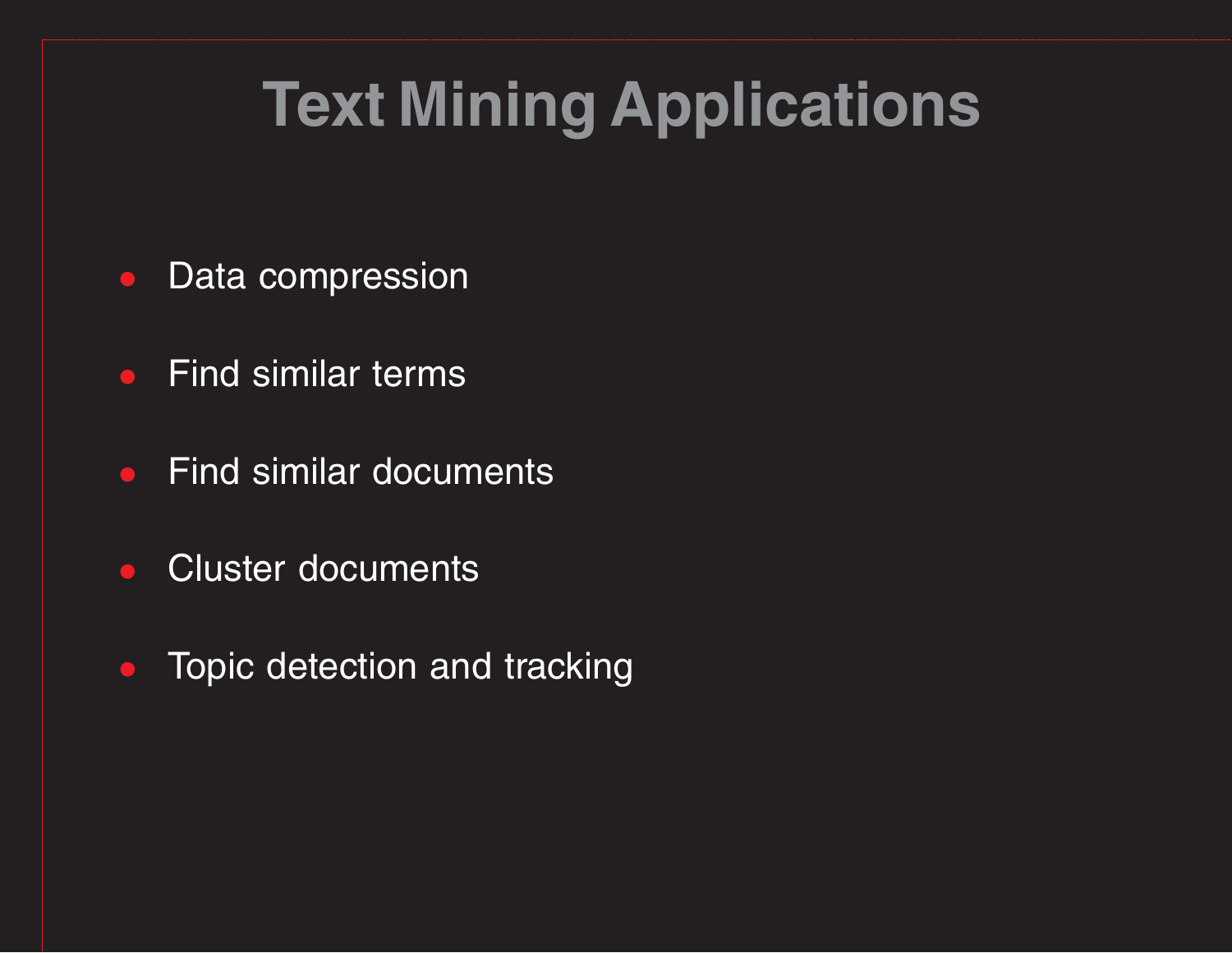### **Text Mining Applications**

#### Enron email messages 2001

| Feature<br>Index $(k)$ | Cluster<br>Size | Topic<br>Description                               | Dominant<br>Terms                                                                                                |      |  |            |   |                                                                 |                                       |   |
|------------------------|-----------------|----------------------------------------------------|------------------------------------------------------------------------------------------------------------------|------|--|------------|---|-----------------------------------------------------------------|---------------------------------------|---|
| $10\,$                 | 497             | California                                         | ca, cpuc,<br>gov, socalgas,<br>sempra, org,<br>sce, gmssr,<br>aelaw, ci                                          |      |  | Jan<br>Feb |   |                                                                 |                                       |   |
| $\,23$                 | 43              | Louise Kitchen<br>named top<br>woman by<br>Fortune | evp, fortune,<br>britain, woman,<br>ceo, avon,<br>fiorinai, cfo,<br>hewlett, packard                             |      |  | Mar<br>Apr |   |                                                                 |                                       |   |
| 26                     | 231             | Fantasy<br>football                                | game, wr,<br>qb, play,<br>rb, season,<br>injury, updated,                                                        | 2001 |  | May        |   |                                                                 | Dynegy bankruptcy<br>Fantasy football |   |
| 33                     | 233             | Texas<br>longhorn<br>football<br>newsletter        | fantasy, image<br>UT, orange,<br>longhorn[s], texas,<br>true, truorange,<br>recruiting,<br>oklahoma<br>defensive |      |  | Jun        |   | <b>OT</b> exas football<br>Dabhol - India<br><b>ECalifornia</b> |                                       |   |
|                        |                 |                                                    |                                                                                                                  |      |  | Jul<br>Aug |   |                                                                 |                                       |   |
| 34                     | 65              | Enron<br>collapse                                  | partnership[s],<br>fastow, shares,<br>sec, stock,<br>shareholder,<br>investors,                                  |      |  | Sep<br>Oct |   |                                                                 |                                       |   |
| 39                     | 235             | Emails<br>about India                              | equity, lay<br>dahhol, dpc,<br>india, mseb,<br>maharashtra,<br>indian, lenders,<br>delhi, foreign,<br>minister   |      |  | Nov<br>Dec |   |                                                                 |                                       |   |
| 46                     | 127             | Enron<br>collapse                                  | dow, debt,<br>reserved, wall,<br>copyright jones,<br>cents, analysts,<br>reuters,<br>spokesman                   |      |  |            | 0 | 2                                                               | <b>Number of Clusters</b>             | 4 |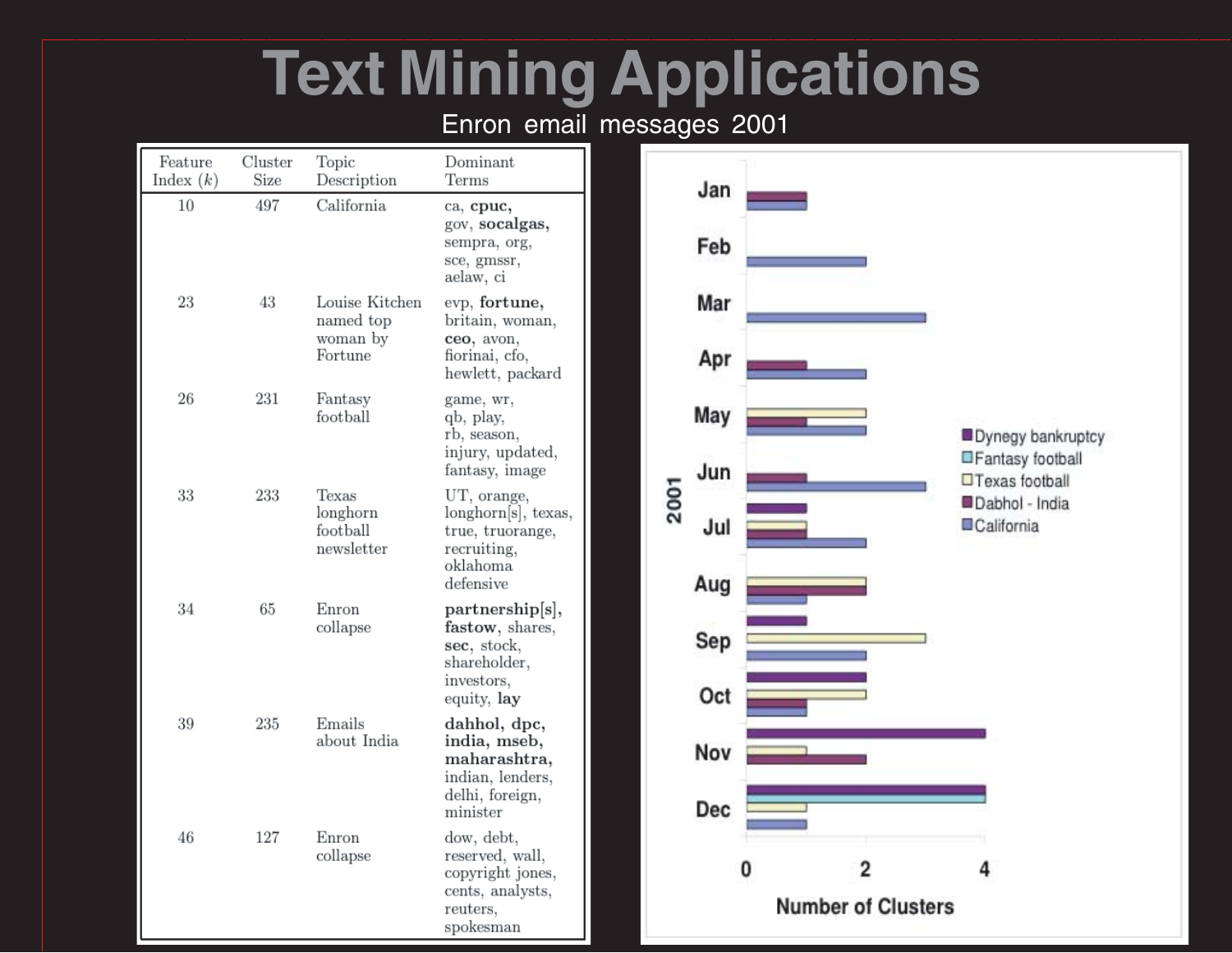### **Recommendation Systems**



- •Create profiles for classes of users from basis vectors **w***<sup>i</sup>*
- •Find similar users
- $\bullet$ Find similar items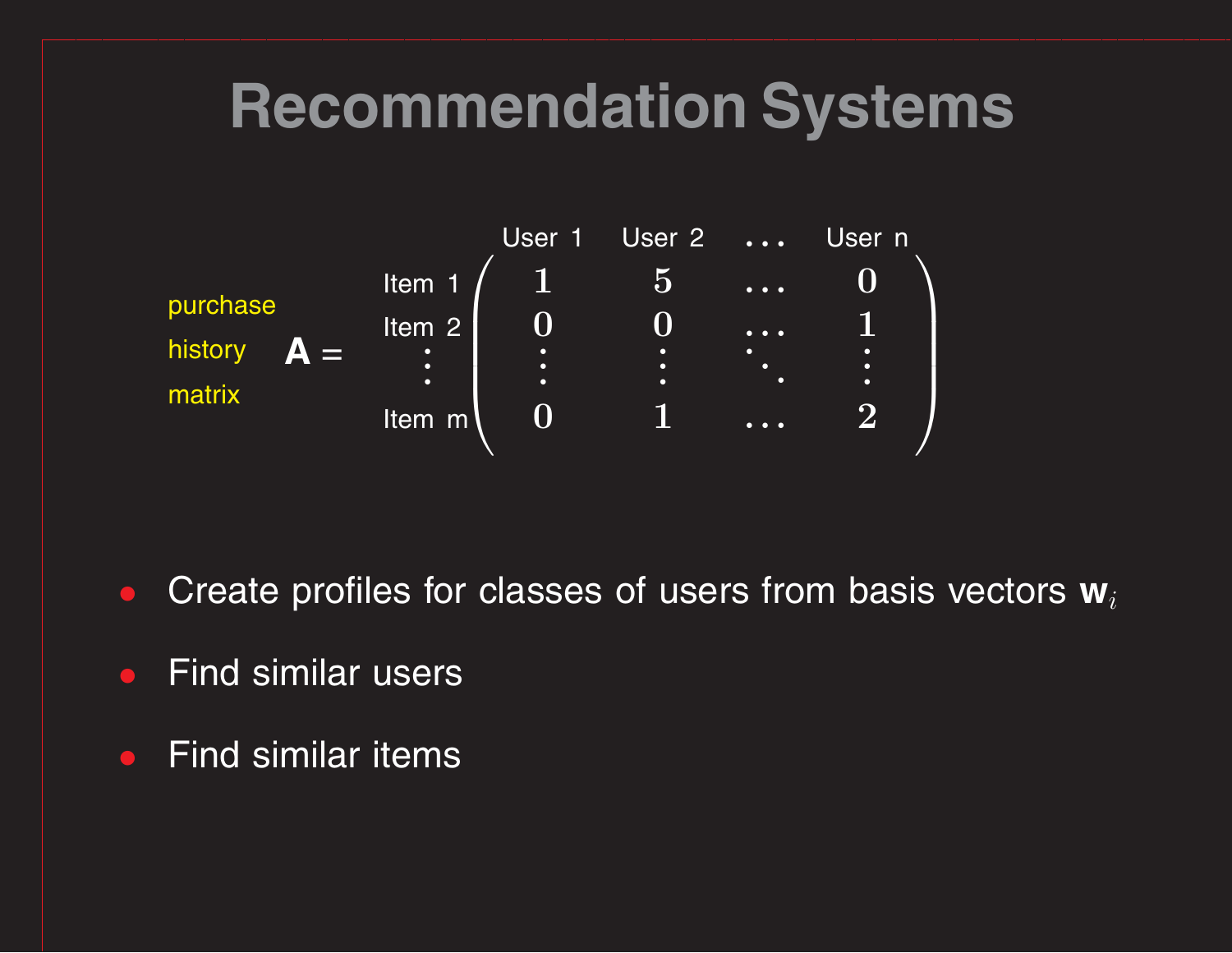### **Properties of NMF**

- $\bullet$ basis vectors **<sup>w</sup>***<sup>i</sup>* are not ⊥ <sup>⇒</sup> can have overlap of topics
- $\bullet$ **•** can restrict **W**, **H** to be sparse
- $W_k$ ,  $H_k \geq 0 \Rightarrow$  immediate interpretation (additive parts-based rep.)
	- EX:  $\,$  large  $w_{ij}$ 's  $\Rightarrow$  basis vector  $\mathbf{w}_i$  is mostly about terms  $j$
	- $\mathbf{E} \mathbf{X}$ :  $\ h_{i\mathbf{1}}$  how much  $doc_\mathbf{1}$  is pointing in the "direction" of topic vector **w***<sup>i</sup>*

$$
\mathbf{A}_k \mathbf{e}_1 = \mathbf{W}_k \mathbf{H}_{*1} = \begin{bmatrix} \vdots \\ \mathbf{w}_1 \\ \vdots \end{bmatrix} h_{11} + \begin{bmatrix} \vdots \\ \mathbf{w}_2 \\ \vdots \end{bmatrix} h_{21} + \dots + \begin{bmatrix} \vdots \\ \mathbf{w}_k \\ \vdots \end{bmatrix} h_{k1}
$$

 $\bullet$ NMF is algorithm-dependent: **W**, **H** not unique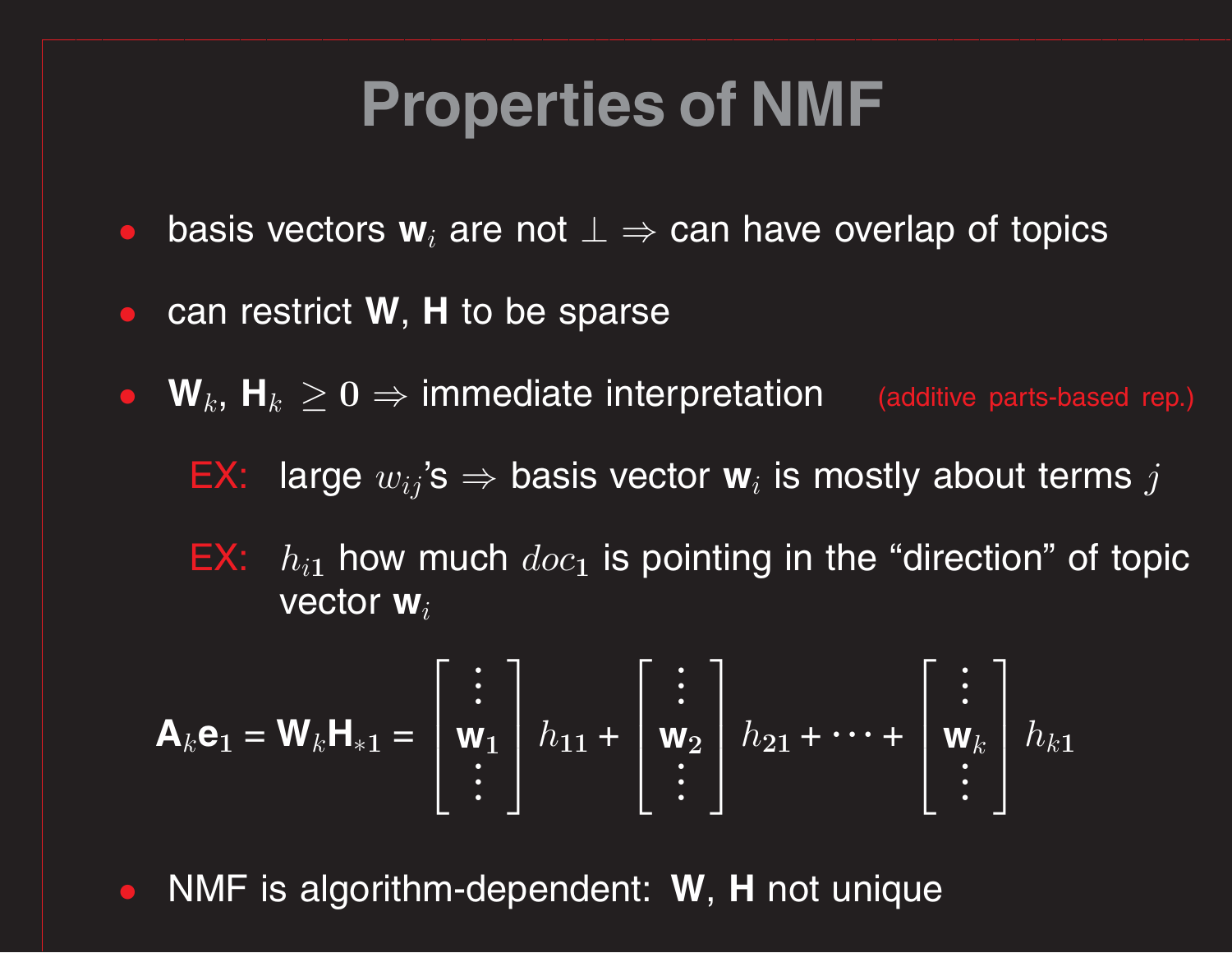### **Computation of NMF**

(Lee and Seung 2000)

Mean squared error objective function  $\textbf{min}\left\Vert \mathbf{A}-\mathbf{W}\mathbf{H} \right\Vert_F^2 \quad s.t. \quad \mathbf{W}, \mathbf{H} \geq 0$ 

Nonlinear Optimization Problem

 $-$  convex in **W** or **H**, but not both  $\Rightarrow$  tough to get global min

 huge # unknowns: *mk* for **W** and *kn* for **H** (EX:  $\mathbf{A}_{70K\times1K}$  and  $k\texttt{=}10$  topics  $\implies$  800K unknowns)

above objective is one of many possible

convergence to local min NOT guaranteed for any algorithm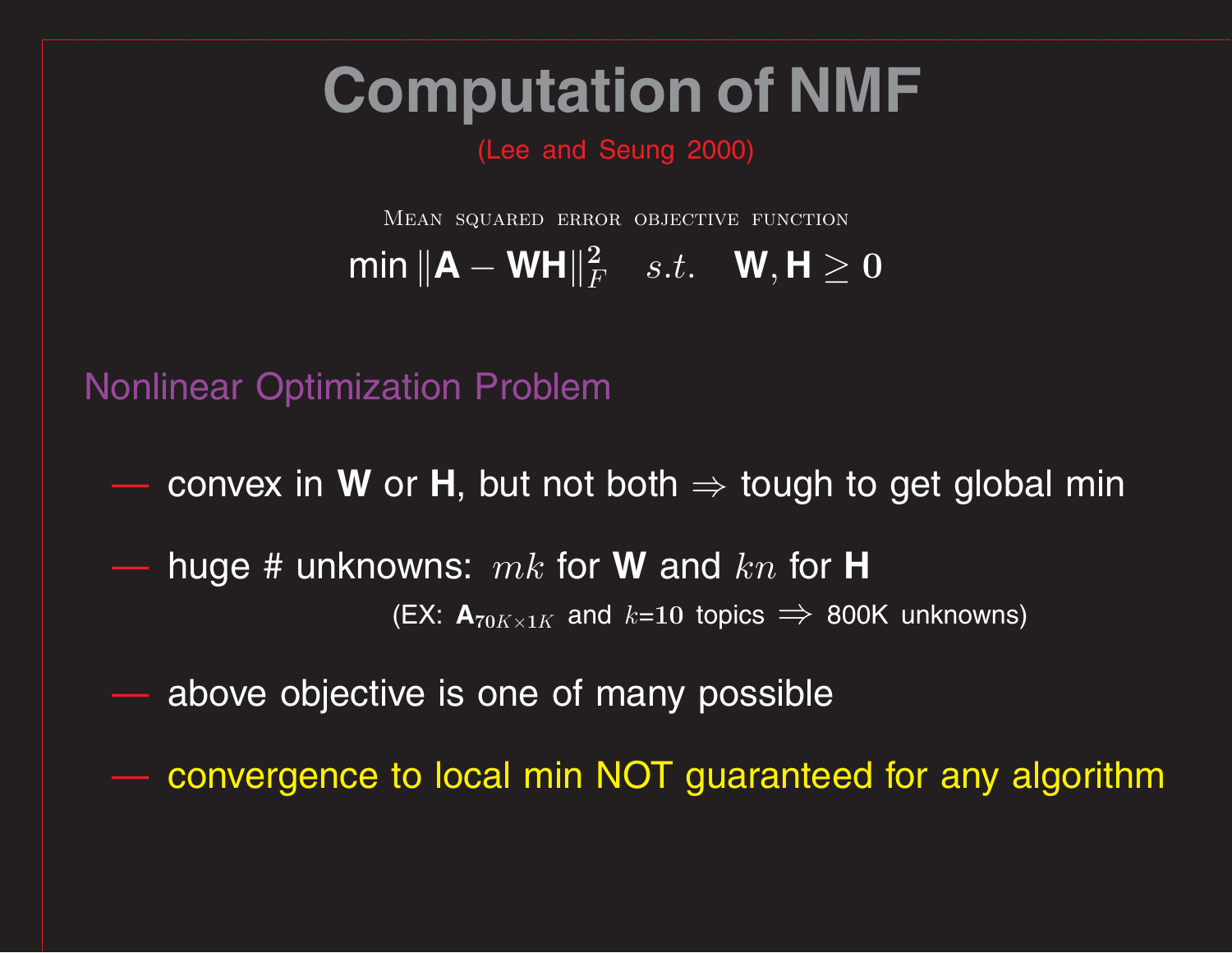### **NMF Algorithms**

- Multiplicative update rules
	- Lee-Seung 2000
	- Hoyer 2002
- $\bullet$ **Gradient Descent** 
	- Hoyer 2004
	- Berry-Plemmons 2004
- $\bullet$  Alternating Least Squares
	- Paatero 1994
	- ACLS
	- AHCLS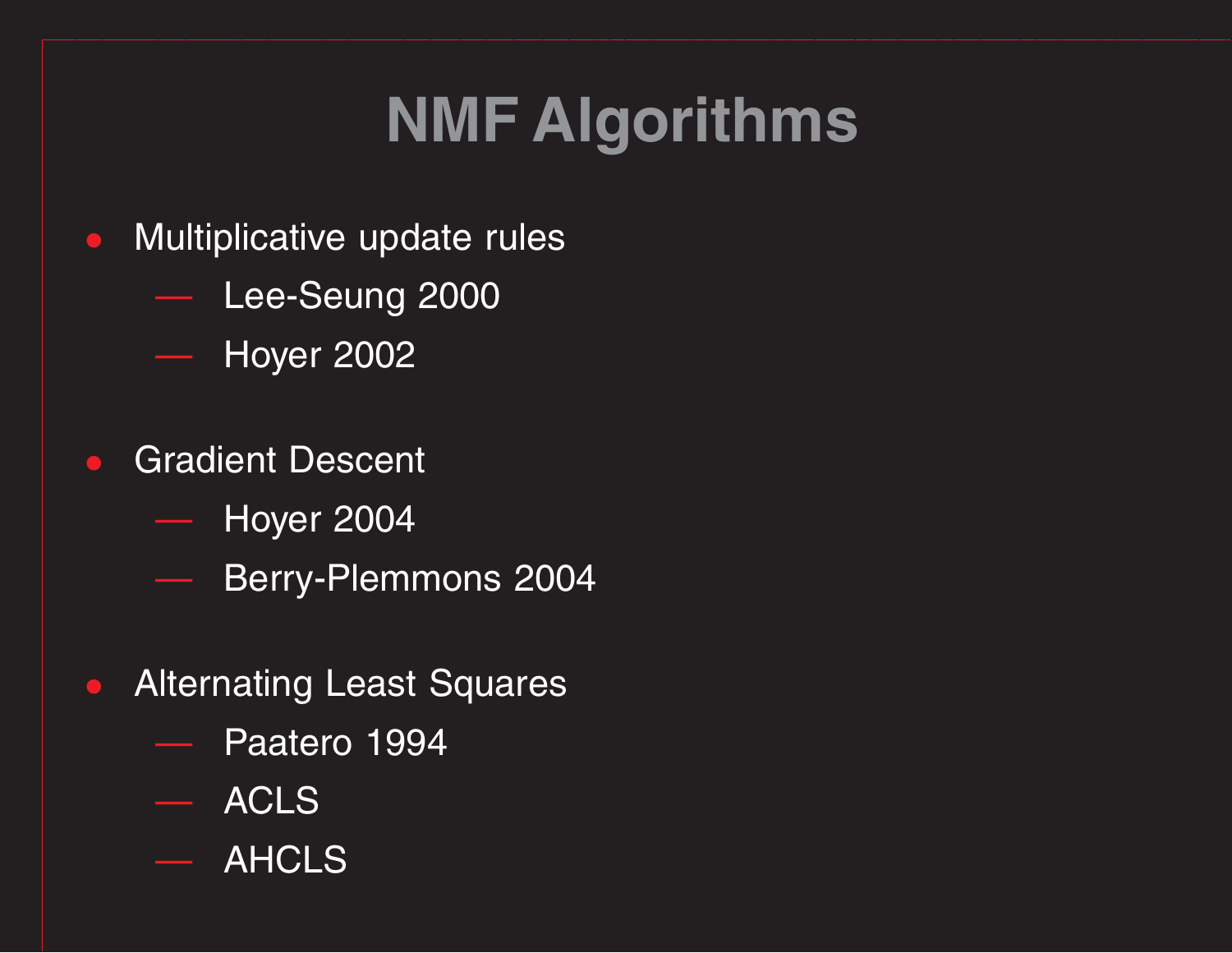### **NMF Algorithm: Lee and Seung 2000**

Mean Squared Error objective function

 $\textsf{min}\,\|\mathbf{A}-\mathbf{W}\mathbf{H}\|_F^2$ *F*

 $s.t.$  **W**,  $\textbf{H} \geq 0$ 

 $\overline{W}$  = abs(randn(m,k));  $H = abs(randn(k,n));$ for  $i = 1$  : maxiter  $\mathbf{H} = \mathbf{H}$  .\* (W<sup>T</sup>A) ./ (W<sup>T</sup>WH + 10<sup>-</sup> **9**);  $\mathbf{W} = \mathbf{W}$  .\* (AH $^T$ ) ./ (WHH $^T$  +  $10^{-7}$ **9**); end

Many parameters affect performance (k, obj. function, sparsity constraints, algorithm, etc.). <u>——————————</u> NMF is not unique!

(proof of convergence to fixed point based on E-M convergence proof)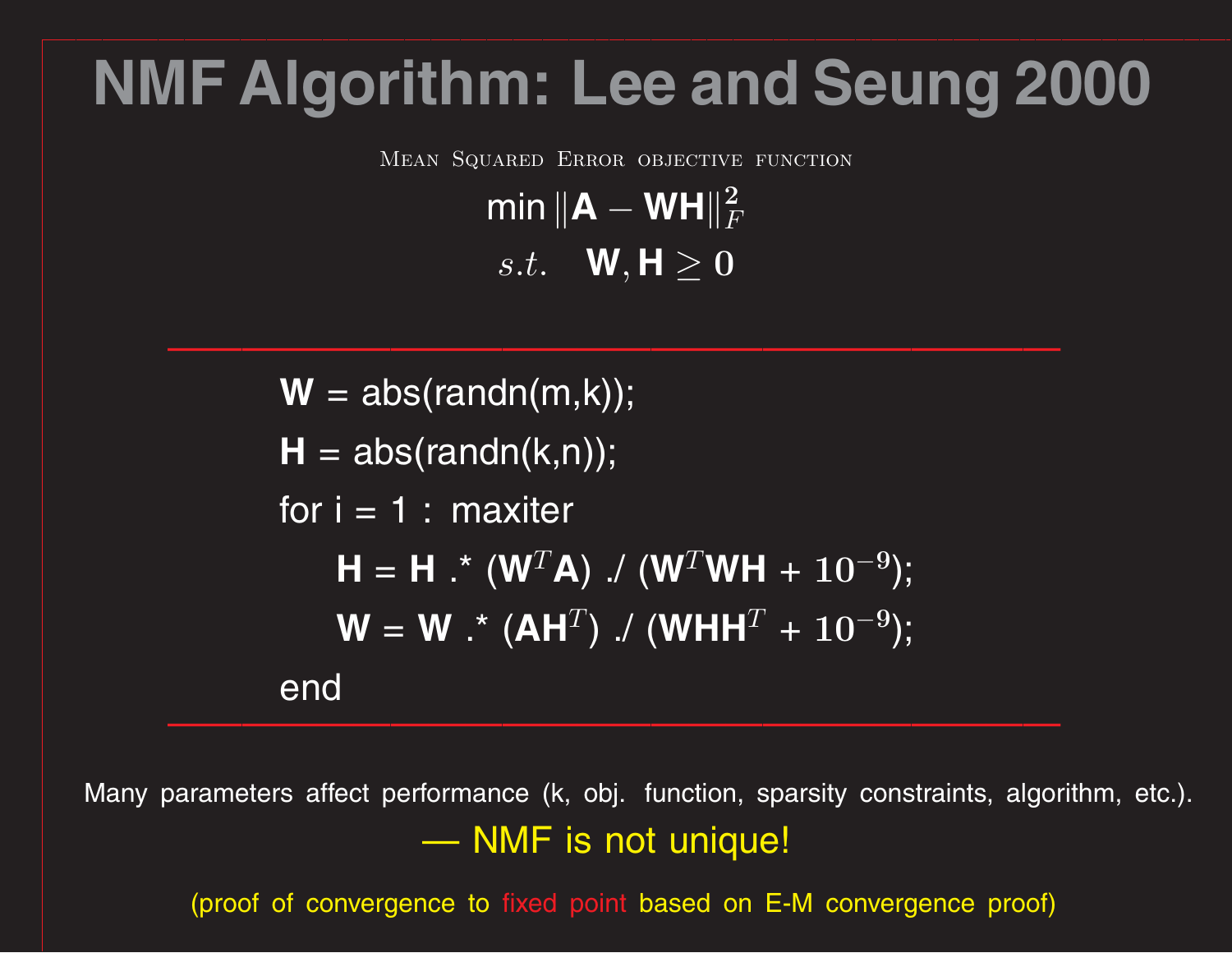### **NMF Algorithm: Lee and Seung 2000**

DIVERGENCE OBJECTIVE FUNCTION

$$
\min \sum_{i,j} (\mathbf{A}_{ij} \log \frac{\mathbf{A}_{ij}}{[\mathbf{WH}]_{ij}} - \mathbf{A}_{ij} + [\mathbf{WH}]_{ij})
$$
  
s.t.  $\mathbf{W}, \mathbf{H} \geq 0$ 

 $W = abs(randn(m,k));$  $H = abs(randn(k,n));$ for  $i = 1$  : maxiter  $H = H : (W^T(A) / (WH + 10^{-10}))$ **<sup>9</sup>**))) ./ **W** *<sup>T</sup>* **ee** *T* ; **W** = **W** .\* (( **A** ./ (**WH** + **10** −  $^{9}$ ))H $^{T}$ )  $\ldots$  ee $^{T}$ H $^{T}$ ; end

(proof of convergence to fixed point based on E-M convergence proof) (objective function tails off after 50-100 iterations)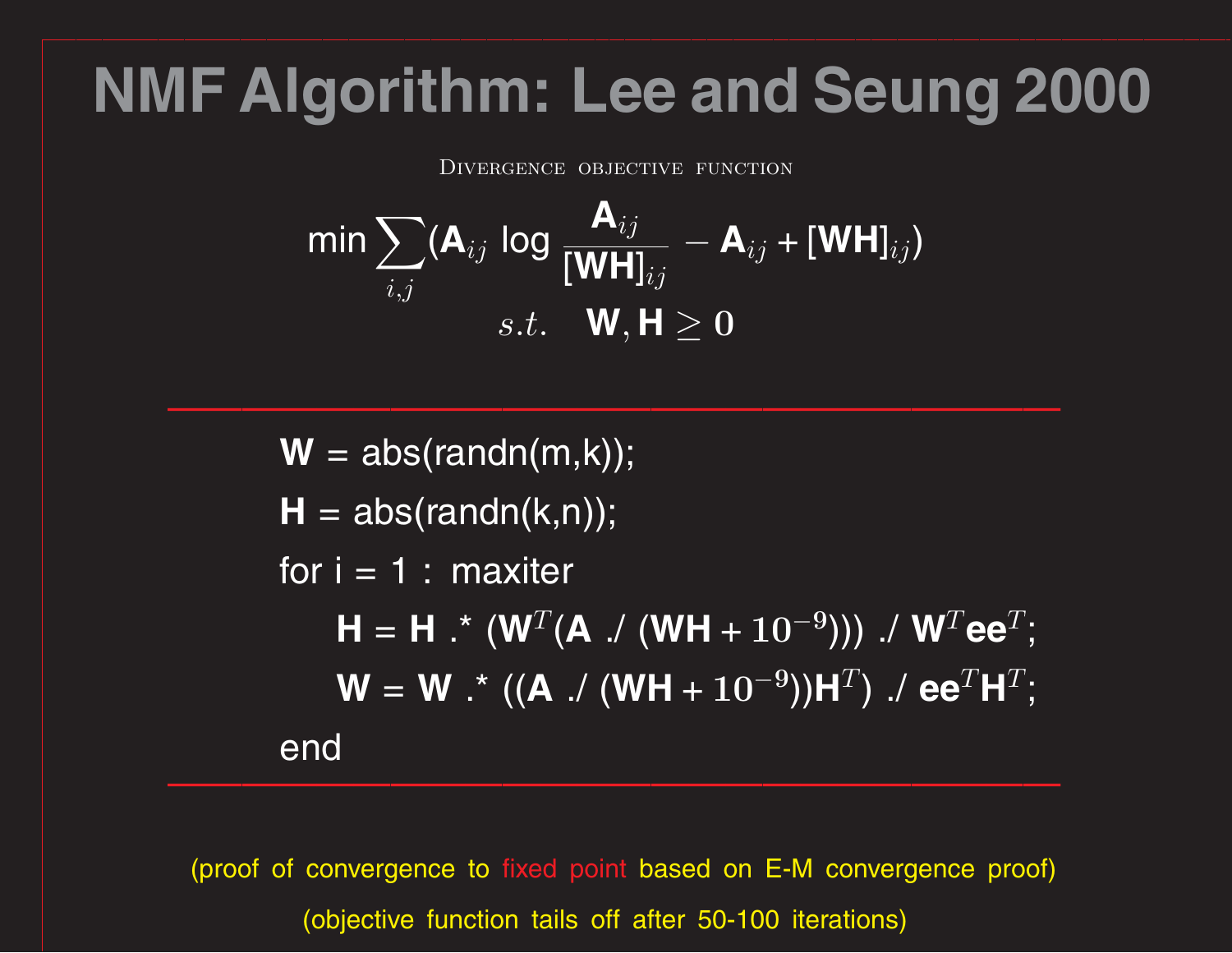## **Multiplicative Update Summary**

#### Pros

- <sup>+</sup> convergence theory: guaranteed to converge to fixed point
- <sup>+</sup> good initialization **W**(**0**) *,* **<sup>H</sup>**(**0**) speeds convergence and gets to better fixed point

#### Cons

- fixed point may be local min or saddle point
- good initialization **W**(**0**) *,* **<sup>H</sup>**(**0**) speeds convergence and gets to better fixed point
- slow: many M-M multiplications at each iteration
- hundreds/thousands of iterations until convergence
- no sparsity of **W** and **H** incorporated into mathematical setup
- **0 elements** *locked*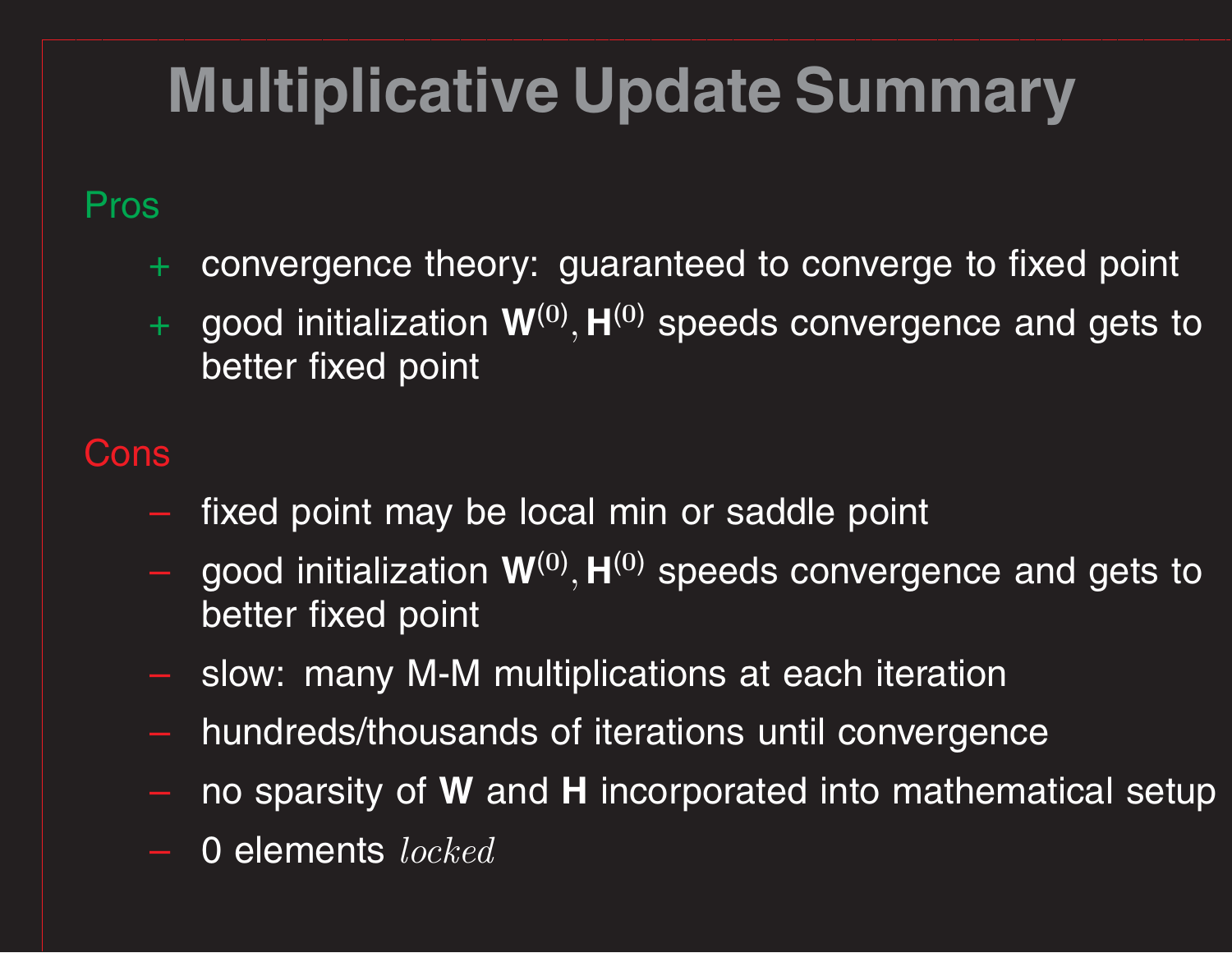### **Multiplicative Update and Locking**

During iterations of mult. update algorithms, once an element in **W** or **H** becomes 0, it can never become positive.

- $\bullet$ **•** Implications for **W**: In order to improve objective function, algorithm can only take terms out, not add terms, to topic vectors.
- Very inflexible: once algorithm starts down <sup>a</sup> path for <sup>a</sup> topic vector, it must continue in that vein.
- ALS-type algorithms do not  $lock$  elements, greater flexibility allows them to escape from path heading towards poor local min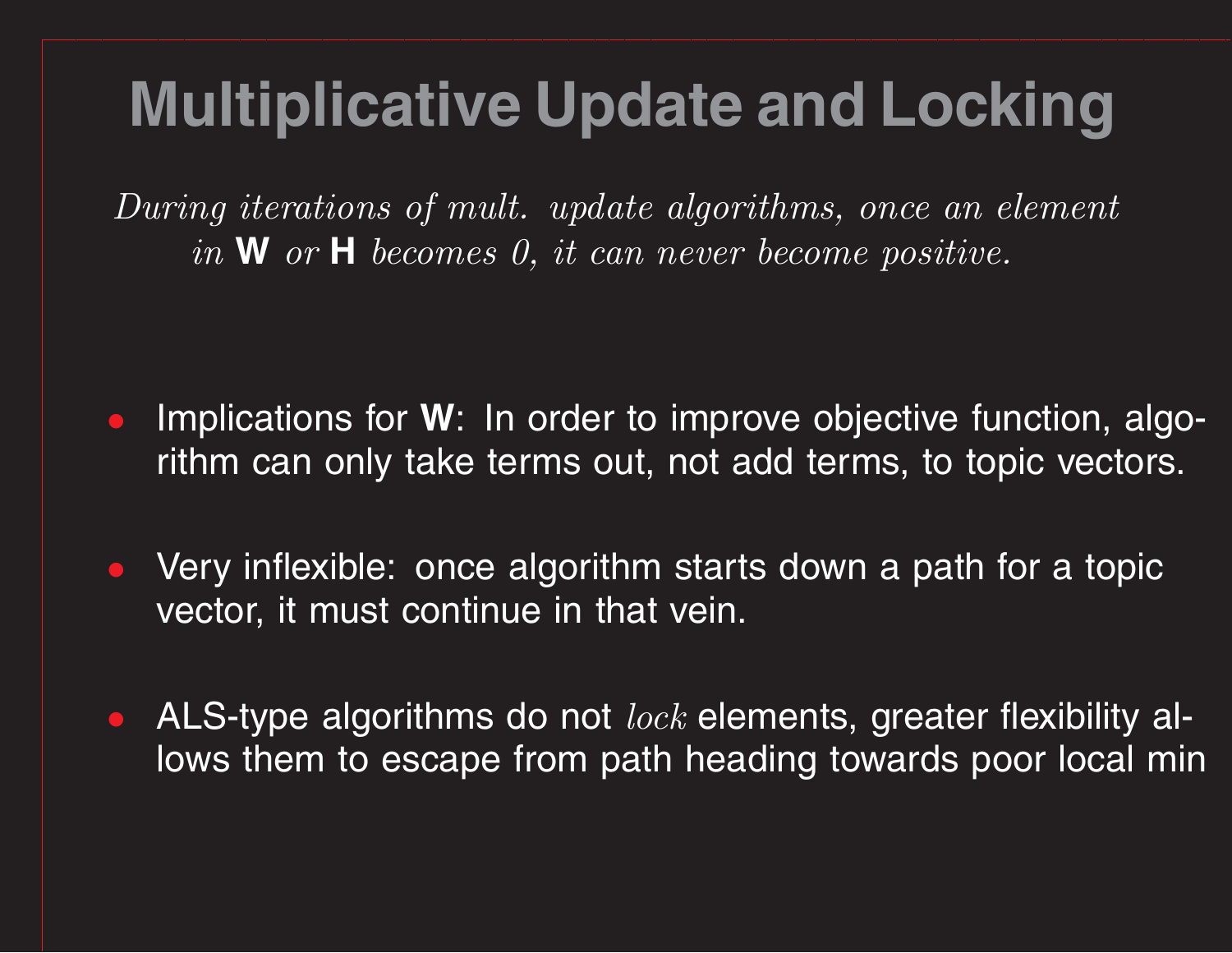### **Sparsity Measures**

 $\bullet$ Berry et al.  $\|\mathbf{x}\|_2^2$ **2**

$$
\bullet \quad \text{Hyper} \quad \text{spar}(\mathbf{x}_{n\times 1}) = \frac{\sqrt{n} - \|\mathbf{x}\|_1 / \|\mathbf{x}\|_2}{\sqrt{n} - 1}
$$

 $\bullet$ • Diversity measure  $E^{(p)}(\mathbf{x}) = \sum_{i=1}^n E^{(p)}(\mathbf{x})$  $\sum\limits_{i=1}^n |x_i|^p, \,\, \mathbf{0} \leq p \leq \mathbf{1}$  $E^{(p)}(\mathbf{x}) =$  $-\sum_{i=1}^n$  $\sum\limits_{i=1}^n |x_i|^p, \,\, p < 0$ 

> Rao and Kreutz-Delgado: algorithms for minimizing  $E^{(p)}(\mathbf{x})$ s.t.  $\mathbf{Ax} = \mathbf{b}$ , but expensive iterative procedure

•**Ideal** ( **<sup>x</sup>**) not continuous, NP-hard to use this in optim.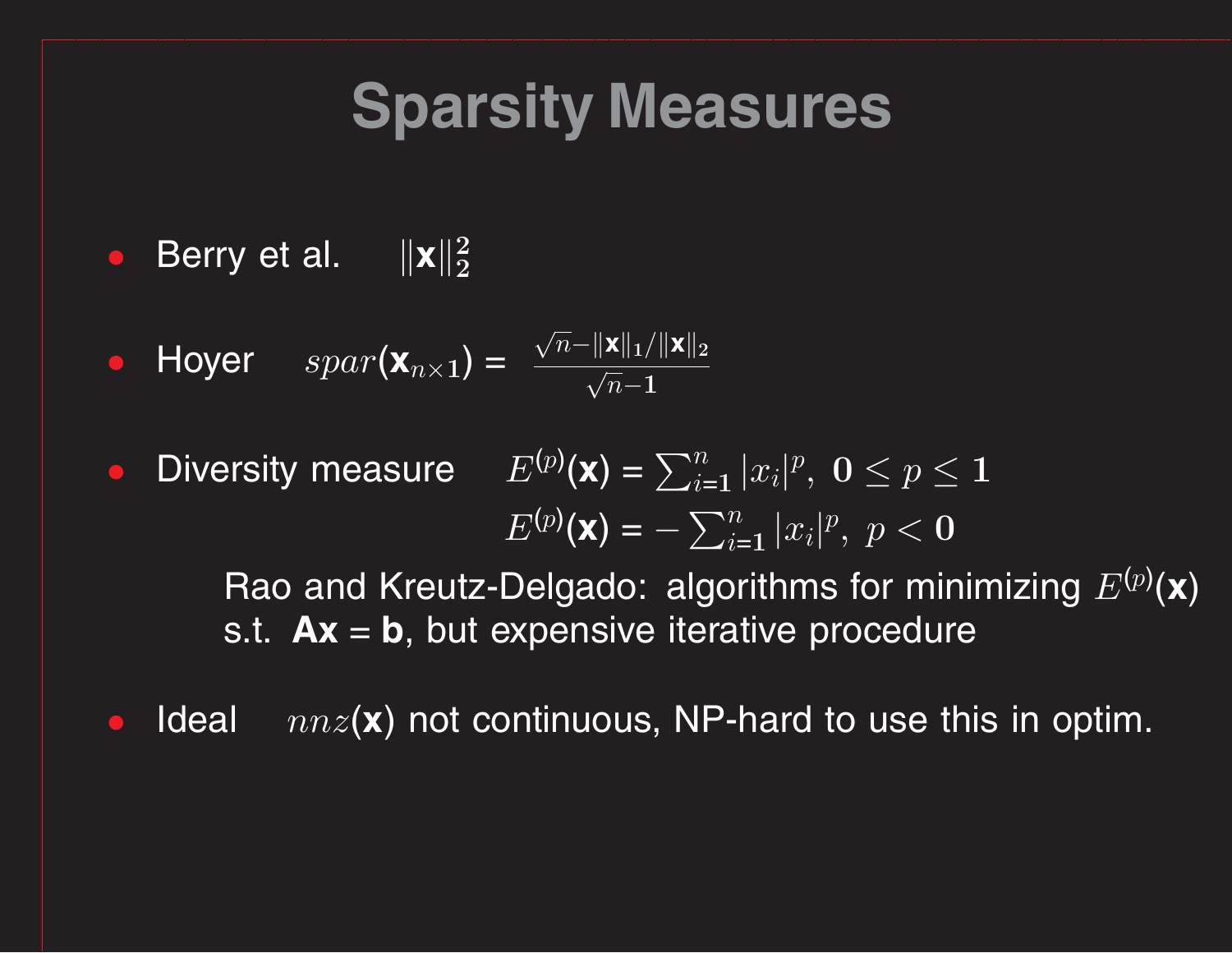### **NMF Algorithm: Berry et al. 2004**

Gradient Descent–Constrained Least Squares

 $W = abs(randn(m,k));$ (scale cols of **W** to unit norm)  $H = zeros(k, n);$ for  $i = 1$  : maxiter  $\text{CLS}$  for  $j = 1$  :  $\#docs$ , solve min  $\mathbf{H}_{*j} \, \| \mathbf{A}_{*j} - \mathbf{W} \mathbf{H}_{*j} \|_2^2$  $\frac{2}{2} + \lambda \|\mathsf{H}_{*j}\|_2^2$ **2**  $\mathsf{s.t.}\;\; \mathsf{H}_{\ast j} \geq 0$  $_{\rm GD}$   $\mathbf{W} = \mathbf{W}$  .\* (AH $^T$ ) ./ (WHH $^T$  +  $10^{-7}$ **<sup>9</sup>**); (scale cols of **W**) end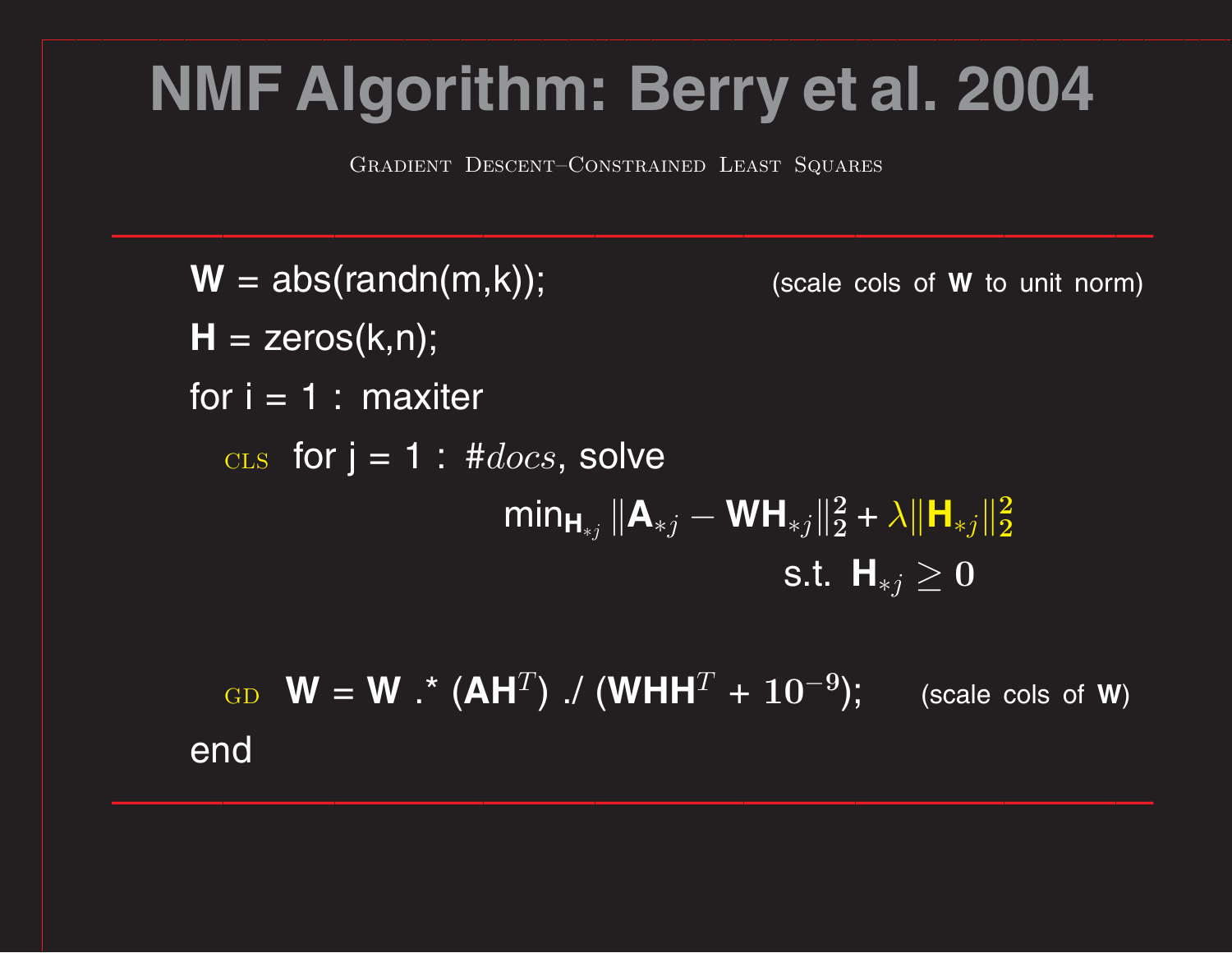### **NMF Algorithm: Berry et al. 2004**

Gradient Descent–Constrained Least Squares

 $W = abs(randn(m,k));$ (scale cols of **W** to unit norm)  $H = zeros(k, n);$ for  $i = 1$  : maxiter  $\text{CLS}$  for  $j = 1$  :  $\#docs$ , solve min  $\mathbf{H}_{*j} \, \| \mathbf{A}_{*j} - \mathbf{W} \mathbf{H}_{*j} \|_2^2$  $\frac{2}{2} + \lambda \|\mathsf{H}_{*j}\|_2^2$ **2**  $\mathsf{s.t.}\;\; \mathsf{H}_{\ast j} \geq 0$ SOIVE for  $\boldsymbol{\mathsf{H}}\colon(\boldsymbol{\mathsf{W}}^T\boldsymbol{\mathsf{W}}+\lambda\;\boldsymbol{\mathsf{I}})\;\boldsymbol{\mathsf{H}}=\boldsymbol{\mathsf{W}}^T\boldsymbol{\mathsf{A}};\quad\text{(small matrix solve)}$  $_{\rm GD}$   $\mathbf{W} = \mathbf{W}$  .\* (AH $^T$ ) ./ (WHH $^T$  +  $10^{-7}$ **<sup>9</sup>**); (scale cols of **W**) end

(objective function tails off after 15-30 iterations)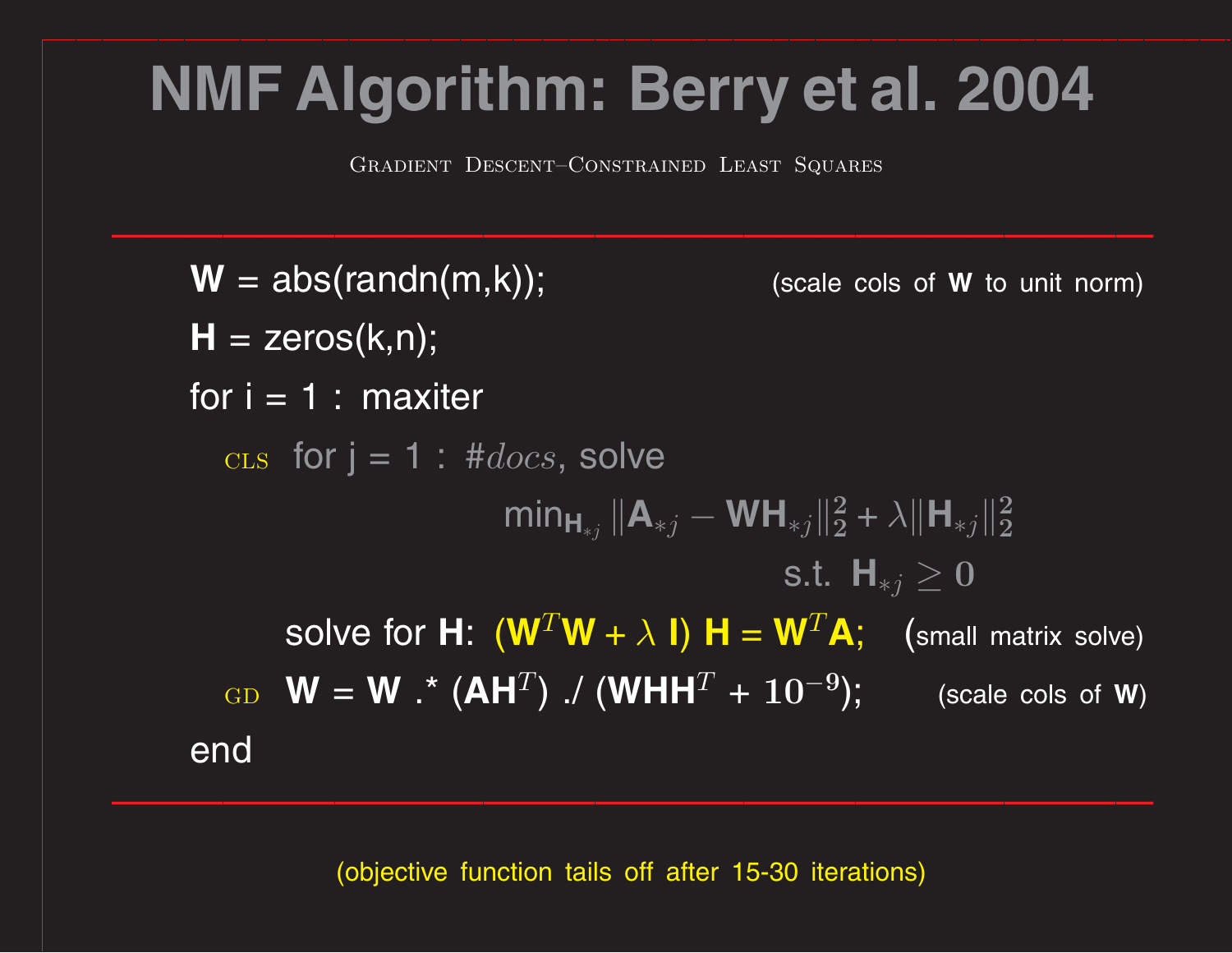### **Berry et al. 2004 Summary**

#### Pros

- <sup>+</sup> fast: less work per iteration than most other NMF algorithms
- <sup>+</sup> fast: small # of iterations until convergence
- <sup>+</sup> sparsity parameter for **H**

#### Cons

- 0 elements in **W** are locked
- no sparsity parameter for **W**
- ad hoc nonnegativity: negative elements in **H** are set to 0, could run lsqnonneg or snnls instead
- no convergence theory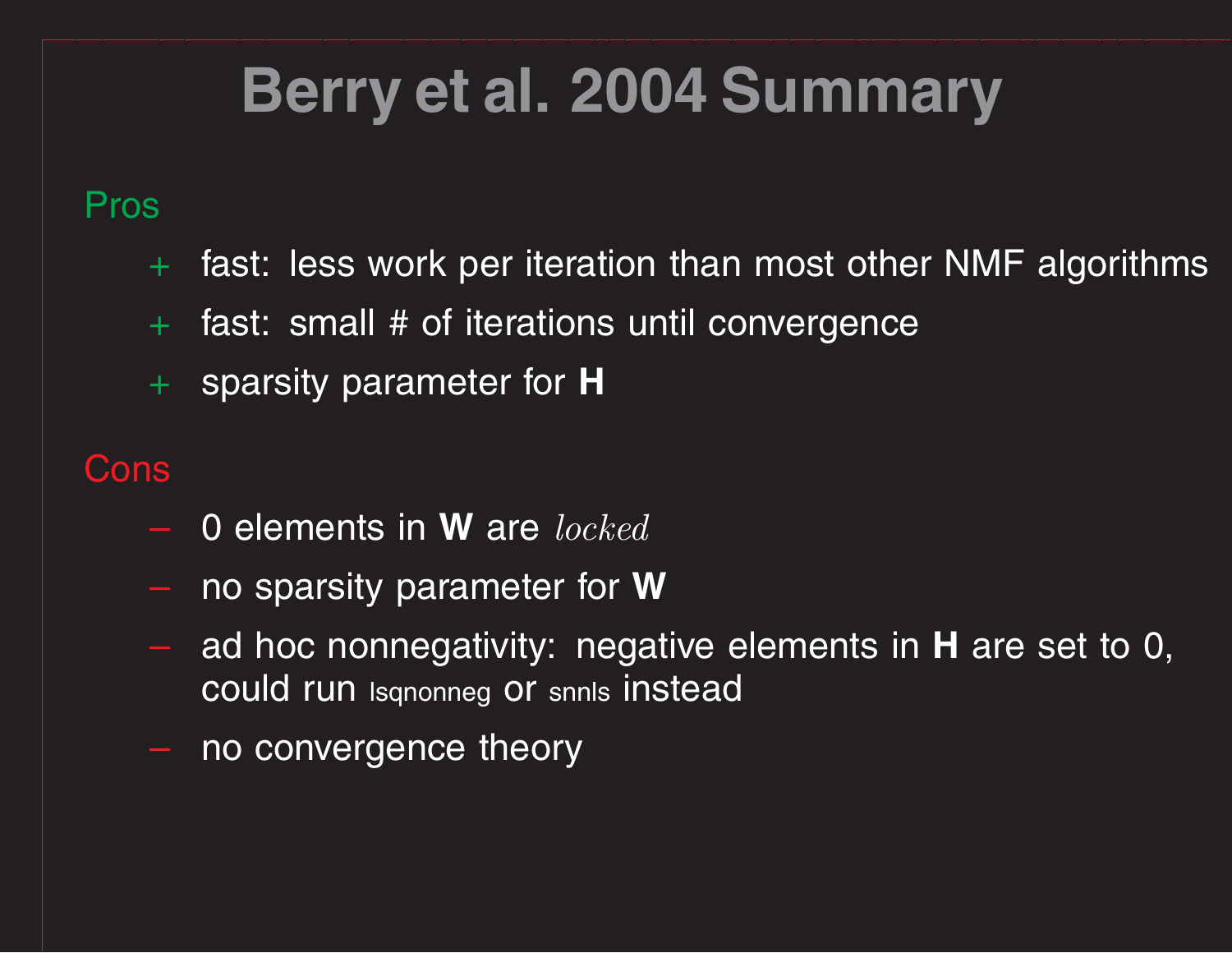### **PMF Algorithm: Paatero & Tapper 1994**

Mean Squared Error—Alternating Least Squares

 $\textsf{min}\,\|\mathbf{A}-\mathbf{W}\mathbf{H}\|_F^2$ *F*  $s.t.$  **W**,  $\textbf{H} \geq 0$ 

 $\overline{W}$  = abs(randn(m,k)); for  $i = 1$  : maxiter LS for  $j = 1$  : # $docs$ , solve min  $\mathbf{H}_{*j} \, \| \mathbf{A}_{*j} - \mathbf{W} \mathbf{H}_{*j} \|_2^2$ **2** s.t.  $\textbf{H}_{*j} \geq 0$ Ls for  $j = 1$  : #*terms*, solve min $\mathsf{w}_{\scriptscriptstyle{j*}}$   $\|\mathsf{A}_{\scriptscriptstyle{j*}}$  $-\mathbf{W}_{j\ast}\mathbf{H}\|_2^2$ **2** s.t.  $\mathbf{W}_{j\ast} \geq 0$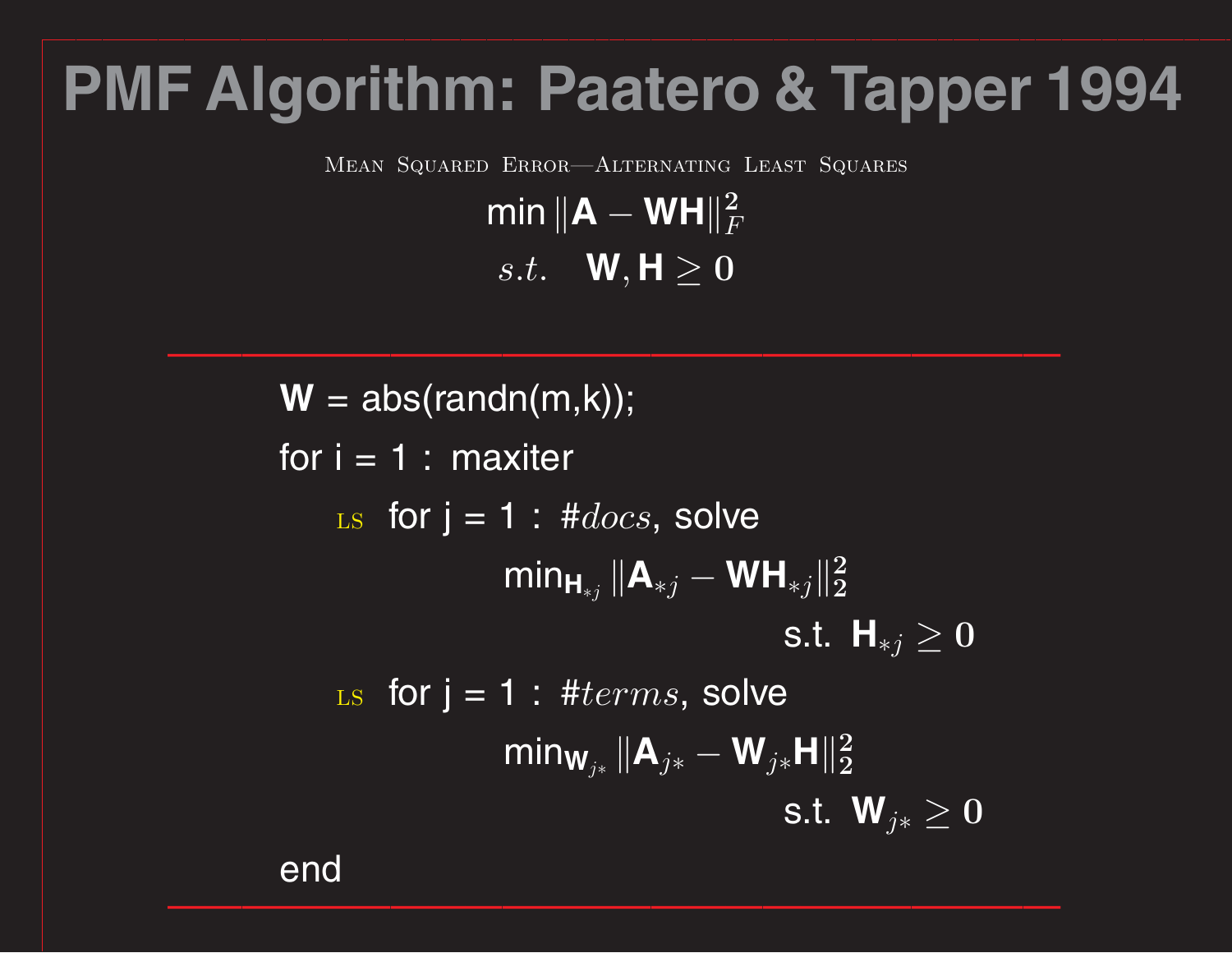## **ALS Algorithm**

 $W = abs(randn(m,k));$ 

- for  $i = 1$  : maxiter
	- $_{\text{LSS}}$  solve matrix equation  $\mathbf{W}^T \mathbf{W} \mathbf{H} = \mathbf{W}^T \mathbf{A}$  for **H**
	- $_{\text{\tiny{NONNEG}}}$   $\bm{\mathsf{H}} = \bm{\mathsf{H}}$ .  $\ast$   $(\bm{\mathsf{H}} >= 0)$
	- $_{\text{LSS}}$  solve matrix equation  $\mathbf{H}\mathbf{H}^T\mathbf{W}^T = \mathbf{H}\mathbf{A}^T$  for  $\mathbf{W}$  $_{\text{\tiny{NONNEG}}}$   $\mathsf{W} = \mathsf{W}$ .  $\ast$   $(\mathsf{W} >= 0)$

end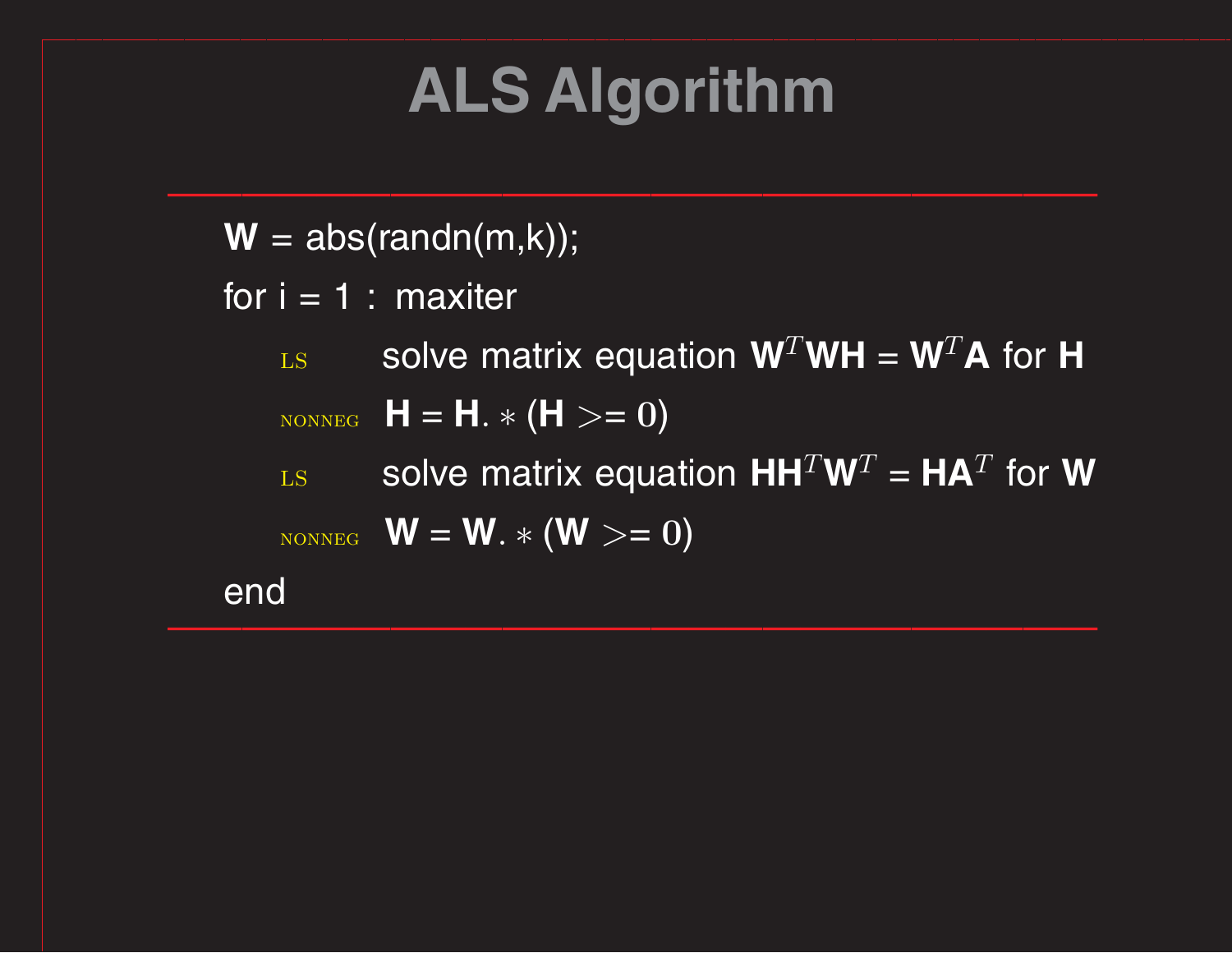## **ALS Summary**

#### Pros

- $\left\vert +\right\rangle$  fast $\left\vert$
- <sup>+</sup> works well in practice
- <sup>+</sup> speedy convergence
- <sup>+</sup> only need to initialize **<sup>W</sup>**(**0**)
- $+$  0 elements not  $locked$

#### Cons

- no sparsity of **W** and **H** incorporated into mathematical setup
- ad hoc nonnegativity: negative elements are set to 0
- ad hoc sparsity: negative elements are set to 0
- no convergence theory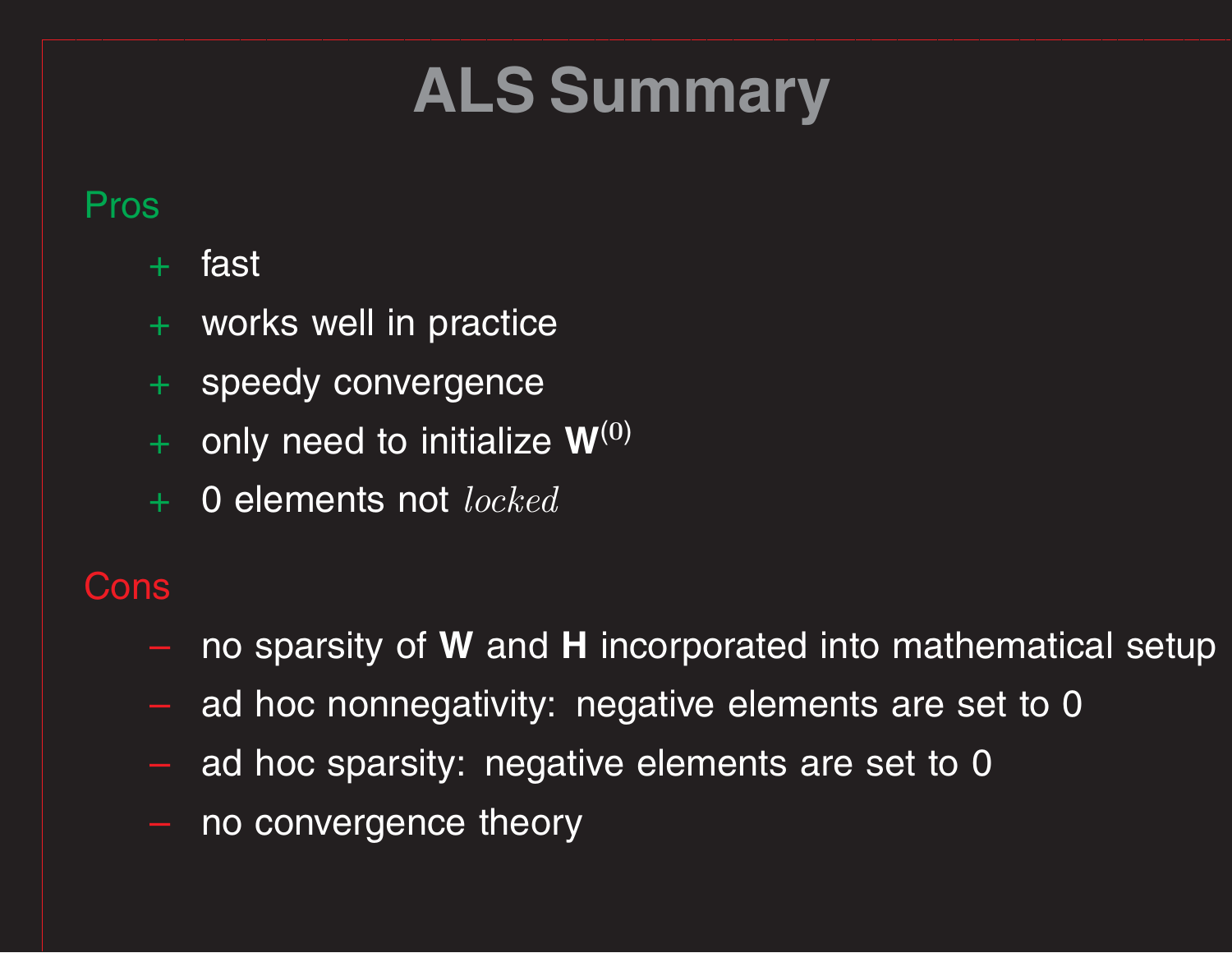### **Alternating Constrained Least Squares**

If the very fast ALS works well in practice and no NMF algorithms guarantee convergence to local min, why not use ALS?

 $W = abs(randn(m,k));$ for  $i = 1$  : maxiter  $\text{CLS}$  for  $j = 1$  :  $\#docs$ , solve min  $\mathbf{H}_{*j} \, \| \mathbf{A}_{*j} - \mathbf{W} \mathbf{H}_{*j} \|_2^2$  $\frac{2}{2} + \lambda_H \|\mathsf{H}_{*j}\|_2^2$ **2** s.t.  $\mathsf{H}_{*j} \geq 0$  $\text{cis}$  for  $i = 1$  : #*terms*, solve min $\mathsf{w}_{\scriptscriptstyle{j*}}$   $\|\mathsf{A}_{\scriptscriptstyle{j*}}$  $-\mathbf{W}_{j\ast}\mathbf{H}\|_2^2$  $\frac{2}{2} + \lambda_W \|\mathbf{W}_{j\ast}\|_2^2$ **2** s.t.  $\mathbf{W}_{j\ast} \geq 0$ 

end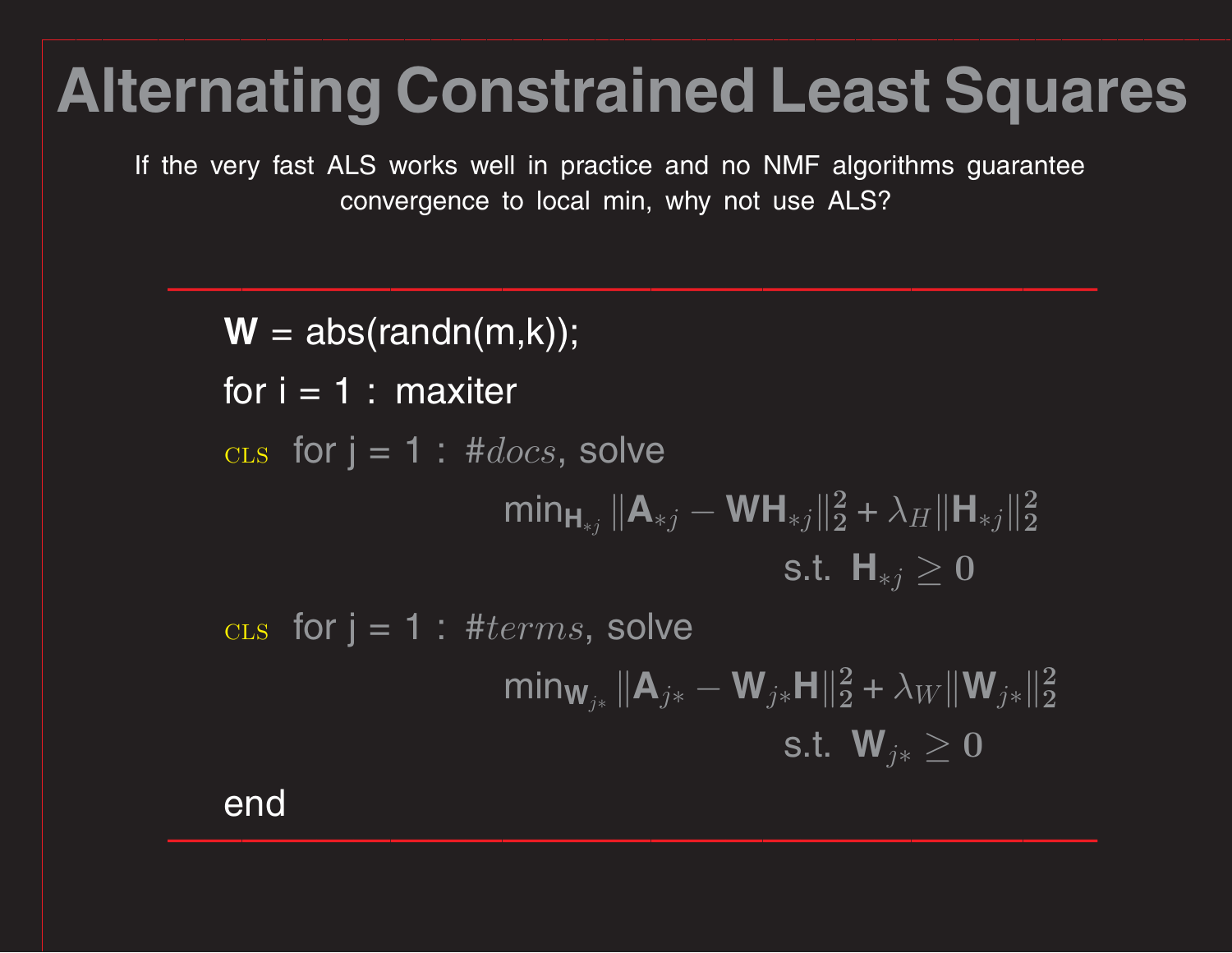### **Alternating Constrained Least Squares**

If the very fast ALS works well in practice and no NMF algorithms guarantee convergence to local min, why not use ALS?

 $W = abs(randn(m,k));$ for  $i = 1$  : maxiter  $_{\text{CLS}}$  solve for **H**:  $(\mathbf{W}^T\mathbf{W} + \lambda_H\mathbf{I})$  **H** =  $\mathbf{W}^T\mathbf{A}$  $_{\text{\tiny{NONNEG}}}$   $\bm{\mathsf{H}} = \bm{\mathsf{H}}$ .  $\ast$   $(\bm{\mathsf{H}} >= 0)$  $_{\textrm{\tiny{CLS}}}$  solve for **W**: (HH $^{T}$  $+ \; \lambda_W$ l) W $^T = \textbf{HA}^T$  $_{\text{\tiny{NONNEG}}}$   $\mathsf{W} = \mathsf{W}$ .  $\ast$   $(\mathsf{W} >= 0)$ end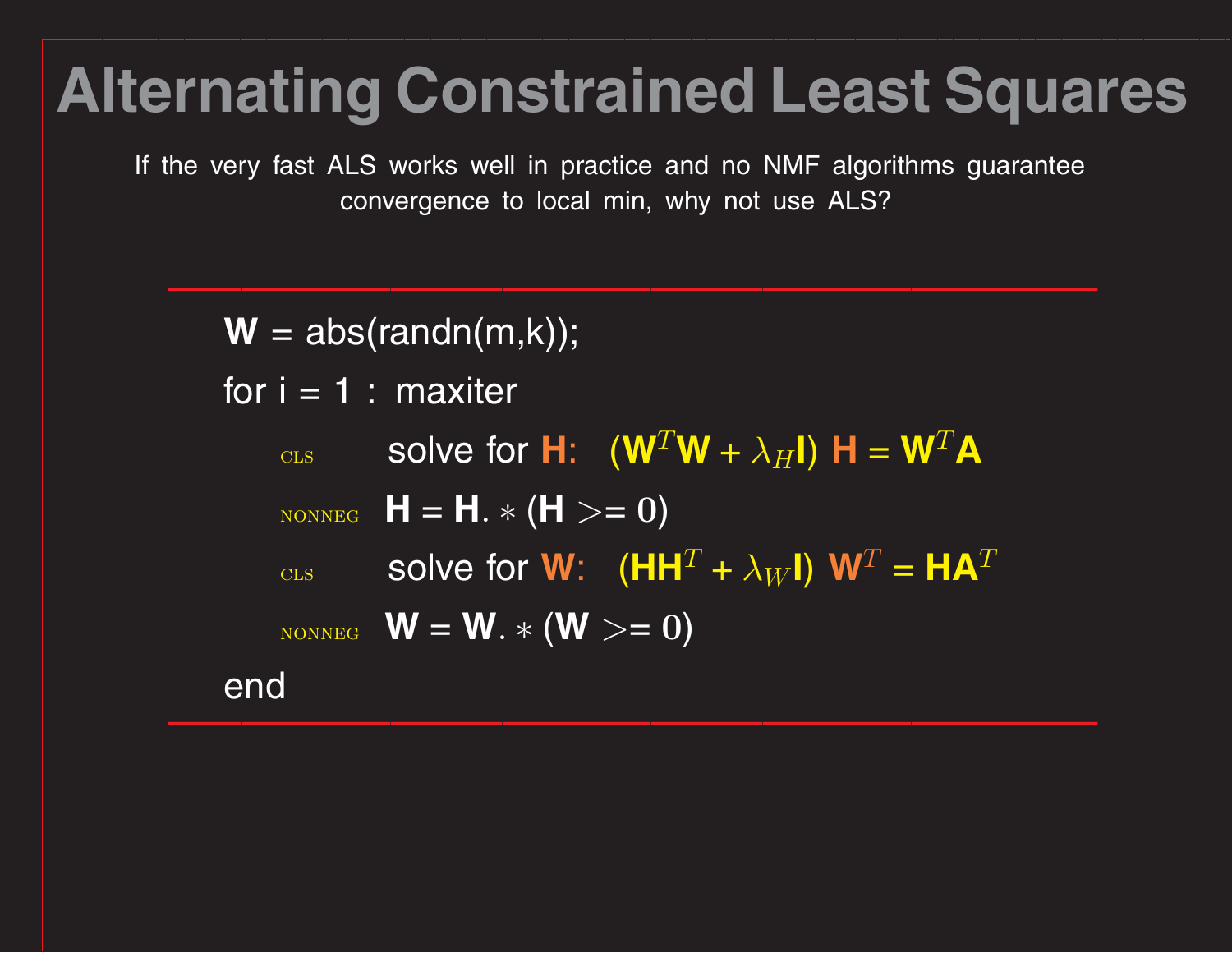## **ACLS Summary**

#### Pros

- <sup>+</sup> fast: 6.6 sec vs. 9.8 sec (gd-cls)
- <sup>+</sup> works well in practice
- <sup>+</sup> speedy convergence
- <sup>+</sup> only need to initialize **<sup>W</sup>**(**0**)
- + 0 elements not *locked*
- <sup>+</sup> allows for sparsity in both **W** and **H**

#### **Cons**

- ad hoc nonnegativity: after LS, negative elements set to 0, could run Isqnonneg Or snnls instead (doesn't improve accuracy much)
- no convergence theory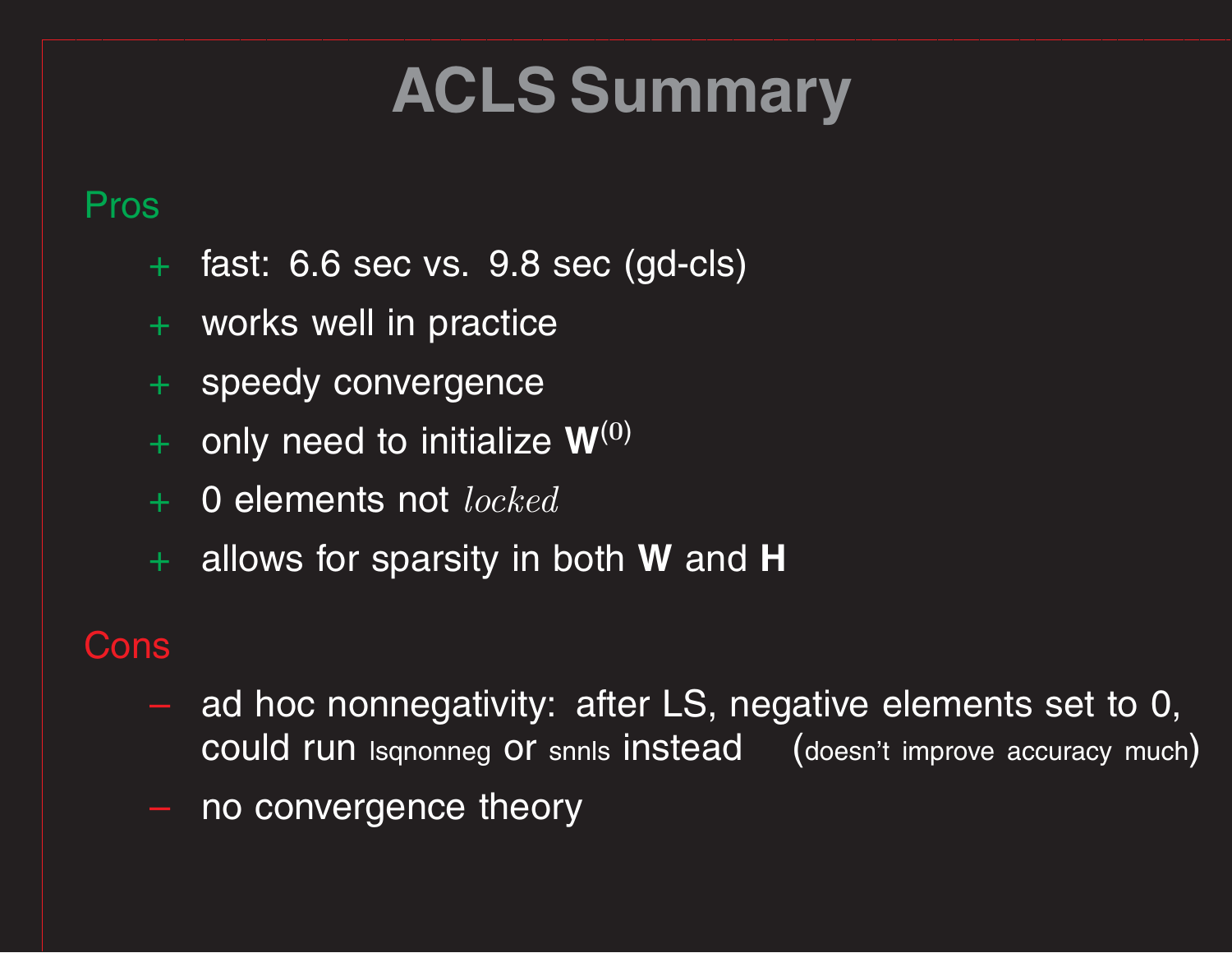### **ACLS <sup>+</sup> spar(x)**

Is there <sup>a</sup> better way to measure sparsity and still maintain speed of ACLS?

 $\text{span}(\mathbf{x}_{n\times1}) = \frac{\sqrt{n-||\mathbf{x}||_1/||\mathbf{x}||_2}}{\sqrt{n}-1}$   $\Leftrightarrow$   $((1-\text{spar}(\mathbf{x}))\sqrt{n}+\text{spar}(\mathbf{x}))||\mathbf{x}||_2-||\mathbf{x}||_1=0$  $(\textsf{spar}(\mathbf{W}_{j*})=\alpha_W$  and  $\textsf{spar}(\mathbf{H}_{*j})=\alpha_H)$ 

 $W = abs(randn(m,k));$ for  $i = 1$  : maxiter  $_{\rm cts}$  for  $j = 1$  :  $\#docs$ , solve  $\min_{\mathbf{H}_{*j}} ||\mathbf{A}_{*j} - \mathbf{W}\mathbf{H}_{*j}||_2^2 + \lambda_H((1 - \alpha_H)\sqrt{k} + \alpha_H)||\mathbf{H}_{*j}||_2^2 - ||\mathbf{H}_{*j}||_1^2$ s.t.  $H_{*j}$  ≥ 0  $_{\rm cts}$  for  $j = 1$  :  $\#terms$ , solve  $\min_{\mathbf{W}_{j*}} ||\mathbf{A}_{j*} - \mathbf{W}_{j*} \mathbf{H}||_2^2 + \lambda_W ((\mathbf{(1} - \alpha_W)\sqrt{k} + \alpha_W) ||\mathbf{W}_{j*}||_2^2 - ||\mathbf{W}_{j*}||_1^2)$ 

S.t.  $W_{i*} ≥ 0$ 

end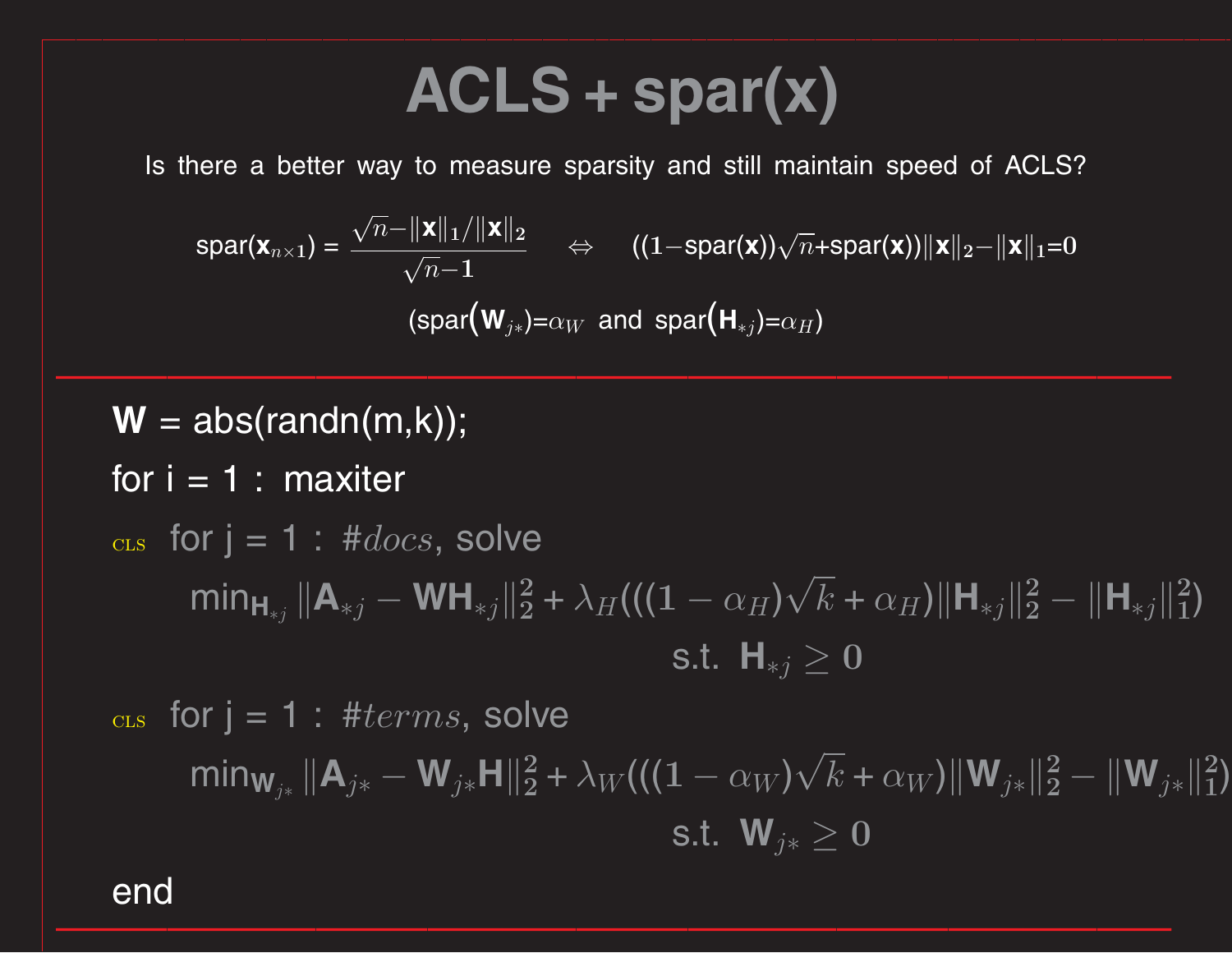### **AHCLS**

$$
(\text{spar}\big(\mathbf{W}_{j*})=\alpha_W \text{ and } \text{spar}\big(\mathbf{H}_{*j})=\alpha_H)
$$

```
W = abs(randn(m,k));\overline{\beta_H} = ((1 - \alpha_H)\sqrt{k} + \alpha_H)^2\beta_W = ((1 - \alpha_W)\sqrt{k} + \alpha_W)^2for i = 1 : maxiter
     cls solve for H: (W^T W + \lambda_H \beta_H I - \lambda_H E) H = W^T AN \sim N \sim N \sim N \sim N \sim N \sim \sim N\epsilon_{\text{CLS}} solve for W: (HH<sup>T</sup> + \lambda_W \beta_W I - \lambda_WE) W<sup>T</sup> = HA<sup>T</sup>
     N \sim N \sim W = W. * (W > = 0)end
```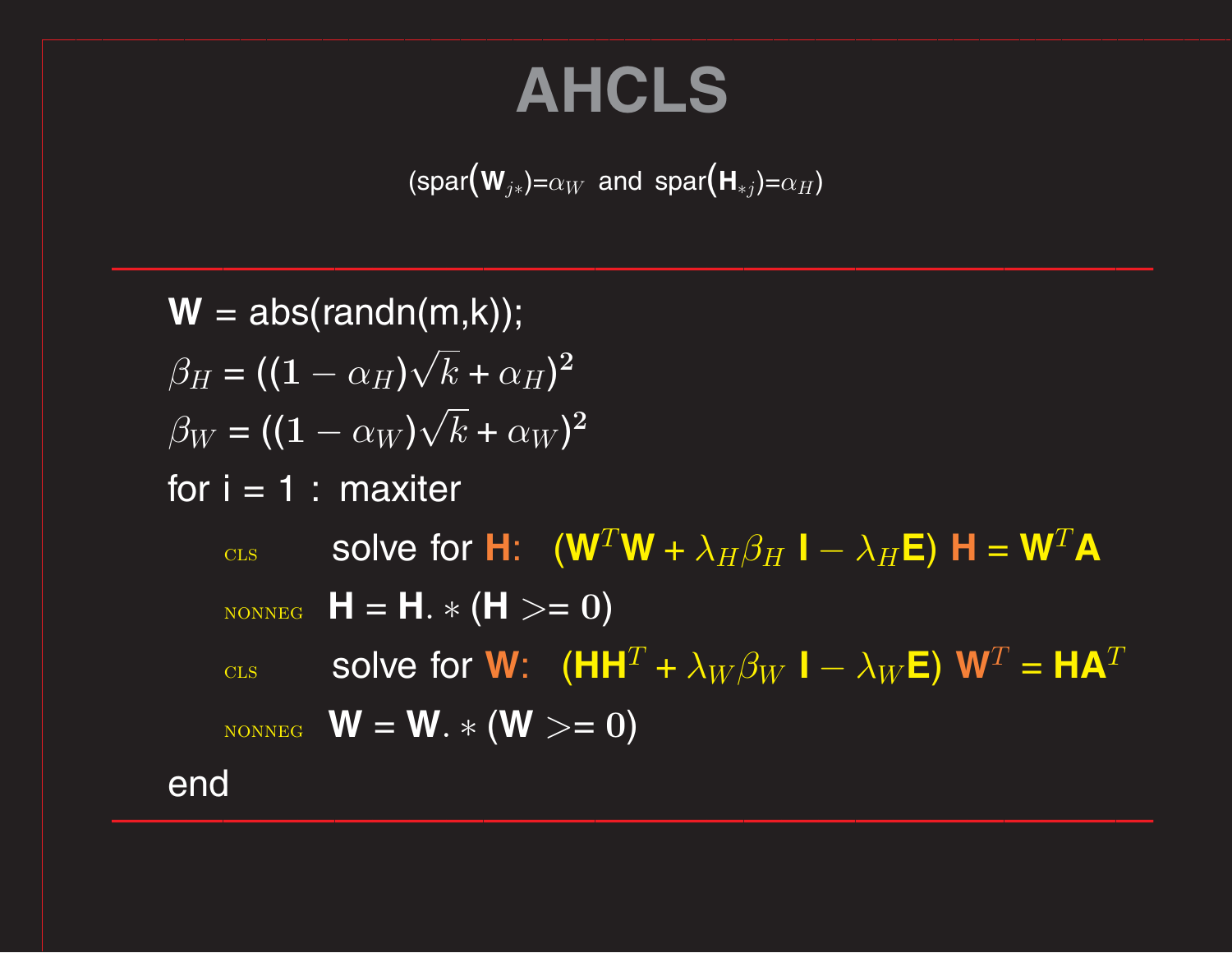### **AHCLS Summary**

#### Pros

- <sup>+</sup> fast: 6.8 vs. 9.8 sec (gd-cls)
- <sup>+</sup> works well in practice
- + speedy convergence
- <sup>+</sup> only need to initialize **W**(**0**)
- <sup>+</sup> 0 elements not locked
- <sup>+</sup> allows for more explicit sparsity in both **W** and **H**

#### Cons

- ad hoc nonnegativity: after LS, negative elements set to 0, could run lsqnonneg or snnls instead (doesn't improve accuracy much )
- no convergence theory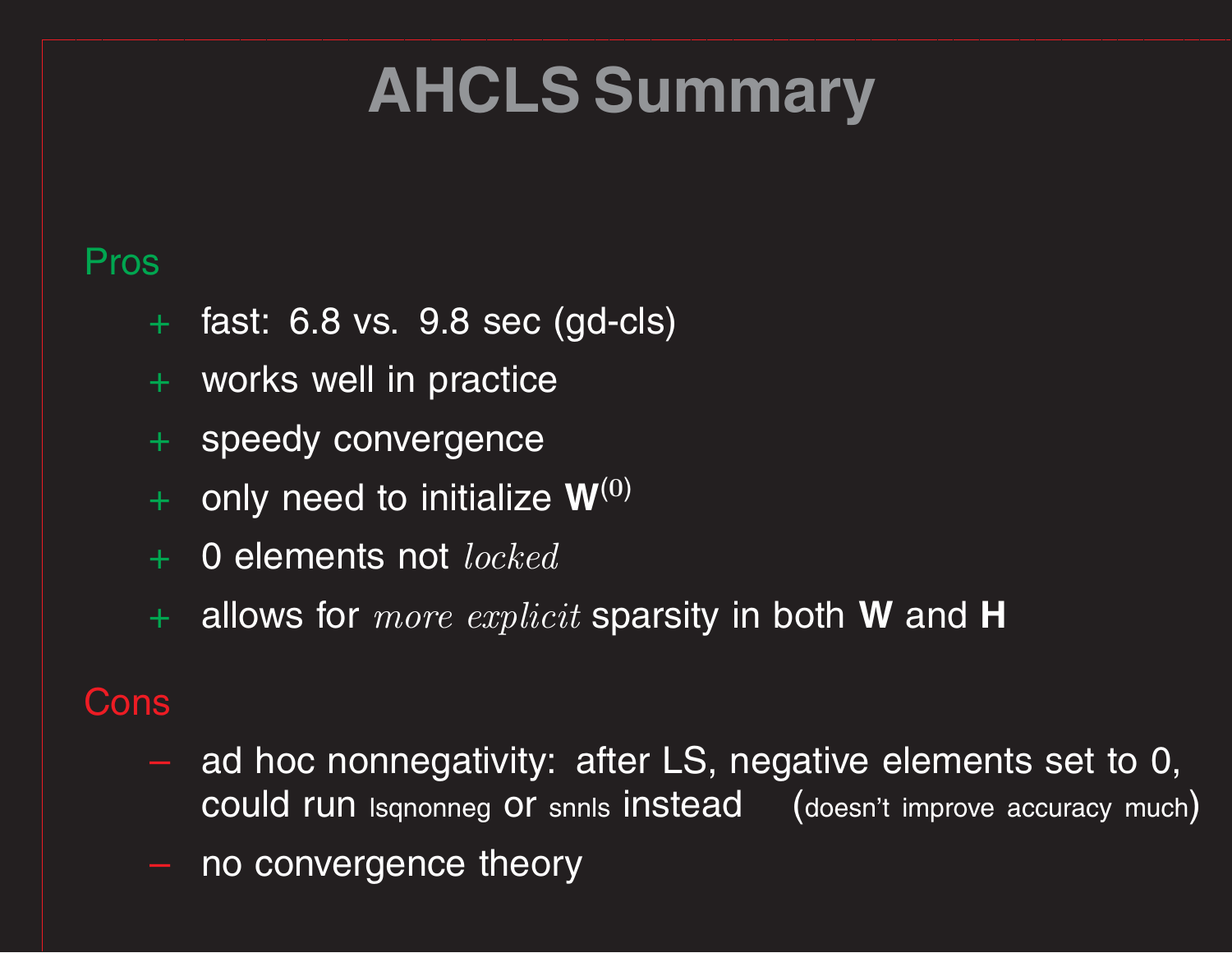### **Strengths and Weaknesses of NMF**

#### **Strengths**

- $\bullet$ Great Interpretability
- $\bullet$ Performance for data mining tasks comparable to LSI
- $\bullet$ Sparsity of factorization allows for significant storage savings
- $\bullet$ Scalability good as *k*, *<sup>m</sup>*, *<sup>n</sup>* increase
- $\bullet$ possibly faster computation time than SVD

#### **Weaknesses**

- $\bullet$ • Factorization is not unique  $\Rightarrow$  dependency on algorithm and parameters
- $\bullet$  Unable to reduce the size of the basis without recomputing the NMF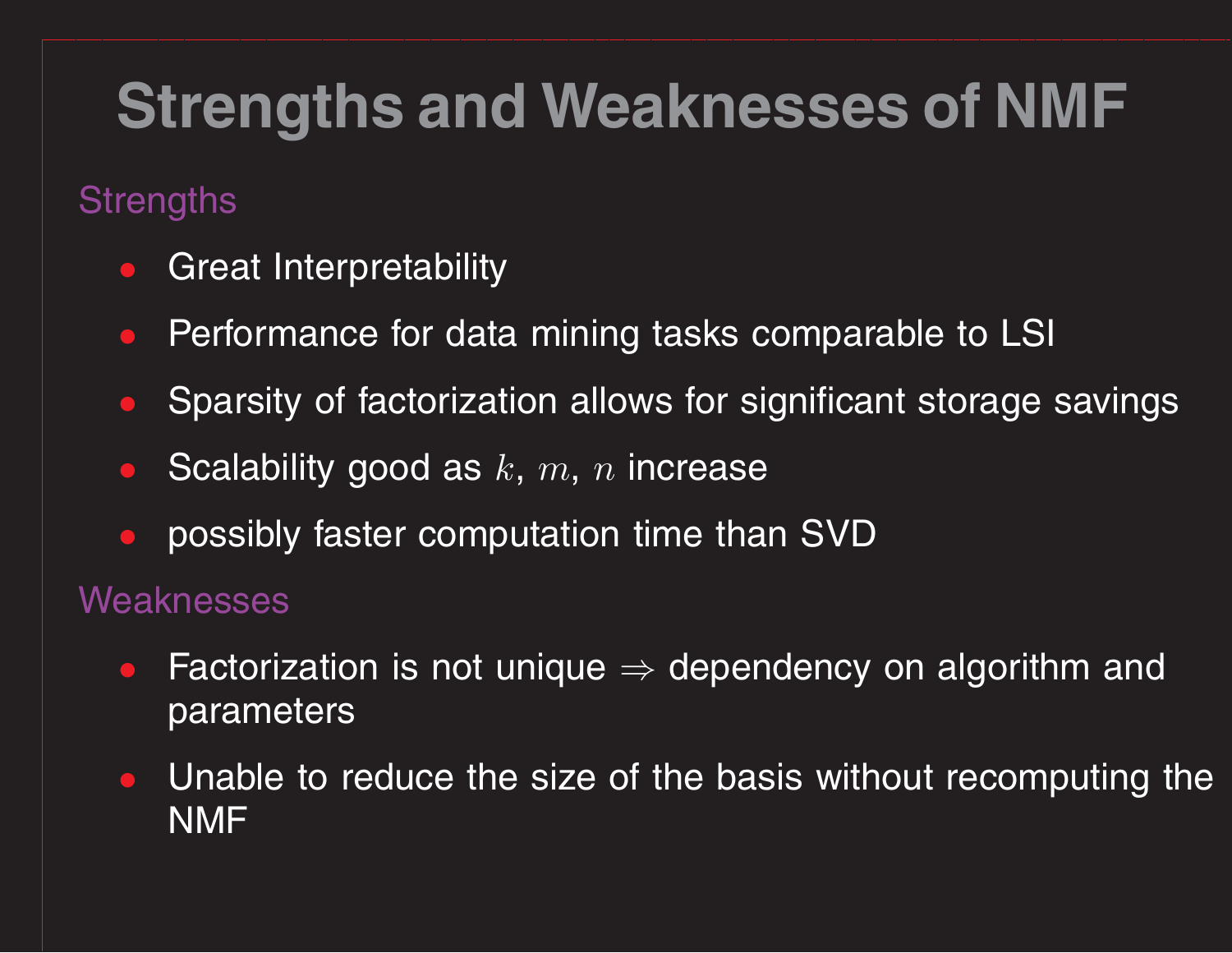### **Current NMF Research**

#### Algorithms

- •Alternative Objective Functions
- Convergence Criterion
- Updating NMF
- Initializing NMF
- Choosing *k*